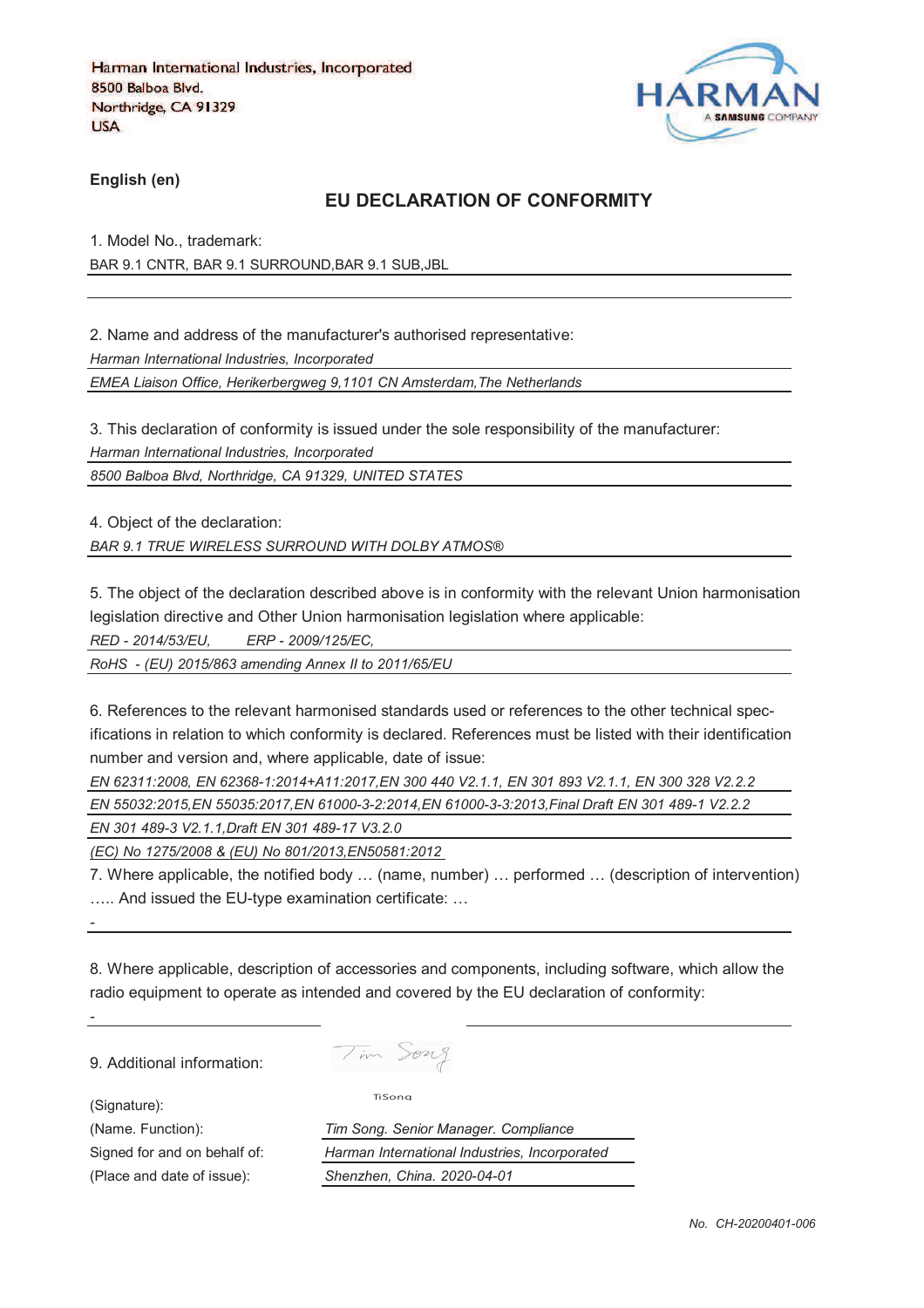

**Български (bg)** 

### ЕС ДЕКЛАРАЦИЯ ЗА СЪОТВЕТСТВИЕ

1. Модел No., търговска марка: BAR 9.1 CNTR, BAR 9.1 SURROUND,BAR 9.1 SUB,JBL

2. Име и адрес на производителя или на неговия упълномощен представител: *Harman International Industries, Incorporated EMEA Liaison Office, Herikerbergweg 9,1101 CN Amsterdam,The Netherlands*

3. Настоящата декларация за съответствие е издадена на отговорността на производителя: *Harman International Industries, Incorporated*

*8500 Balboa Blvd, Northridge, CA 91329, UNITED STATES*

4. Предмет на декларацията:

*BAR 9.1 TRUE WIRELESS SURROUND WITH DOLBY ATMOS®*

5. Предметът на декларацията, описан по-горе, отговаря на съответното законодателство на Съюза за хармонизация Директива и Друго законодателство на Съюза за хармонизация, когато е приложимо: *RED - 2014/53/EU, ERP - 2009/125/EC,*

*RoHS - (EU) 2015/863 amending Annex II to 2011/65/EU*

6. Позоваване на използваните хармонизирани стандарти или позоваване на други технически спецификации, по отно отношение на които се декларира съответствие.При позоваването трябва да се посочва техният идентификационен номер и версията им и,ако е приложимо,дата на издаване: *EN 62311:2008, EN 62368-1:2014+A11:2017,EN 300 440 V2.1.1, EN 301 893 V2.1.1, EN 300 328 V2.2.2 EN 55032:2015,EN 55035:2017,EN 61000-3-2:2014,EN 61000-3-3:2013,Final Draft EN 301 489-1 V2.2.2*

*EN 301 489-3 V2.1.1,Draft EN 301 489-17 V3.2.0*

*(EC) No 1275/2008 & (EU) No 801/2013,EN50581:2012* 

7. Когато е приложимо, нотифицираният орган… (наименование, номер)… извърши … (описание на извършеното) … и издаде сертификата за ЕС изследване на типа: …

8. Когато е приложимо, описание на принадлежностите и компонентите, включително софтуер, които позволяват на радиосъоръжението да работи по предназначение и които са обхванати от ЕС декларацията за съответствие:

9. Допълнителна информация:

(подпис):

*-*

*-*

(име, длъжност):

Подписано за и от името (място и дата на издав

Tim Song

): *Tim Song. Senior Manager. Compliance* : *Harman International Industries, Incorporated* ): *Shenzhen, China. 2020-04-01*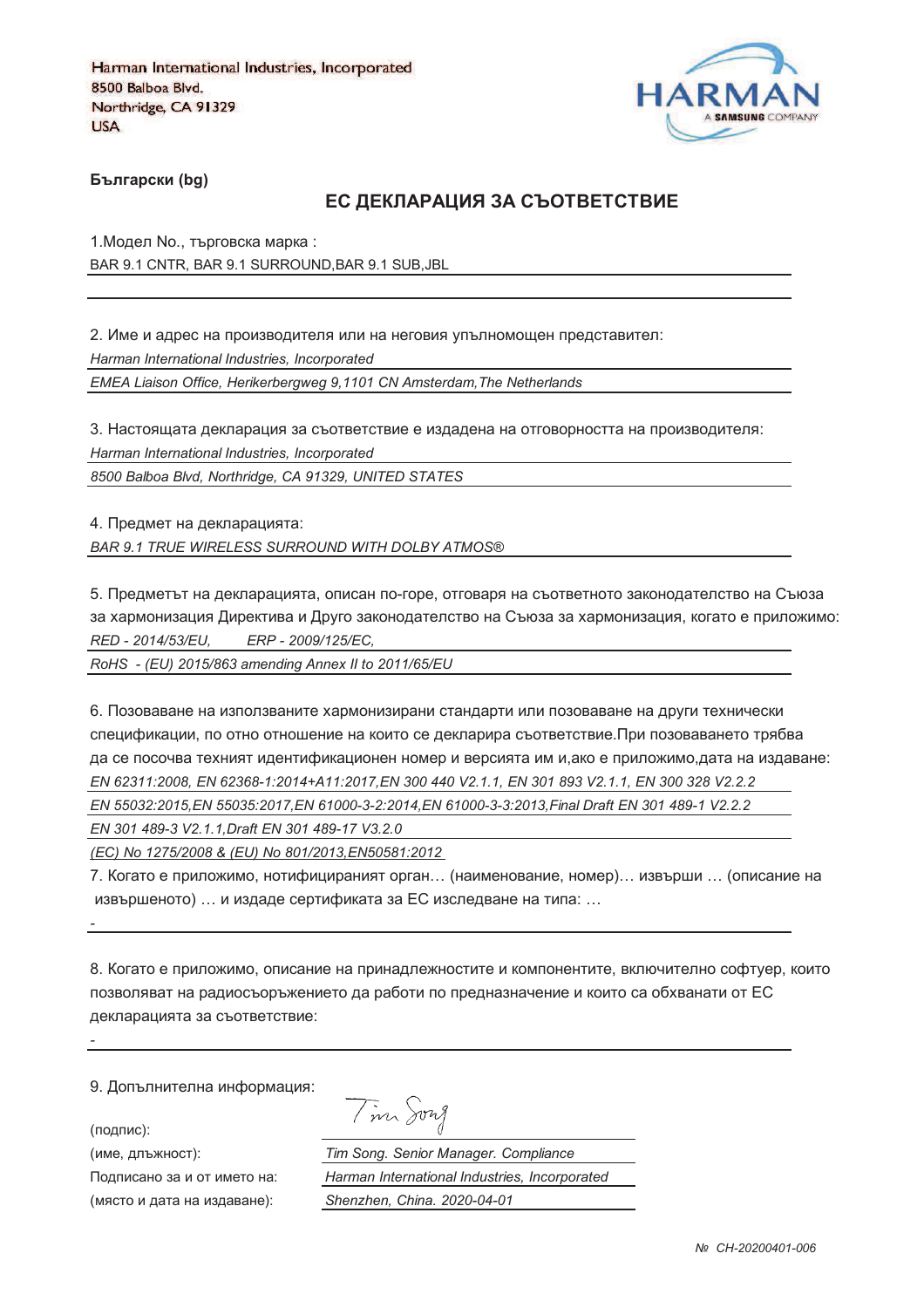

**Deutsch (de)**

## **EU-KONFORMITÄTSERKLÄRUNG**

1. Modell Nr., Handelsmarke: BAR 9.1 CNTR, BAR 9.1 SURROUND,BAR 9.1 SUB,JBL

2. Name und Anschrift des Herstellers oder seines Bevollmächtigten: *Harman International Industries, Incorporated EMEA Liaison Office, Herikerbergweg 9,1101 CN Amsterdam,The Netherlands*

3. Die alleinige Verantwortung für die Ausstellung dieser Konformitätserklärung trägt der Hersteller: *Harman International Industries, Incorporated*

*8500 Balboa Blvd, Northridge, CA 91329, UNITED STATES*

4. Gegenstand der Erklärung *BAR 9.1 TRUE WIRELESS SURROUND WITH DOLBY ATMOS®*

5. Der oben beschriebene Gegenstand der Erklärung erfüllt die einschlägigen Harmonisierungsrecht -svorschriften der Union Richtlinie und gegebenenfalls weitere Harmonisierungsrechtsvorschriften der Union: *RED - 2014/53/EU, ERP - 2009/125/EC,*

*RoHS - (EU) 2015/863 amending Annex II to 2011/65/EU*

6.Angabe der einschlägigen harmonisierten Normen, die zugrunde gelegt wurden, oder Angabe der anderen technischen Spezifikationen, bezüglich derer die Konformität erklärt wird: Dabei müssen die jeweilige Kennnummer,die angewandte Fassung und gegebenenfalls das Ausgabedatum angegeben werden:

*EN 62311:2008, EN 62368-1:2014+A11:2017,EN 300 440 V2.1.1, EN 301 893 V2.1.1, EN 300 328 V2.2.2* 

*EN 55032:2015,EN 55035:2017,EN 61000-3-2:2014,EN 61000-3-3:2013,Final Draft EN 301 489-1 V2.2.2*

*EN 301 489-3 V2.1.1,Draft EN 301 489-17 V3.2.0*

*(EC) No 1275/2008 & (EU) No 801/2013,EN50581:2012* 

7. Falls zutreffend — Die notifizierte Stelle … (Name, Kennnummer) hat … (Beschreibung ihrer Mitwirkung) … und folgende EU-Baumusterprüfbescheinigung ausgestellt:

8.Falls vorhanden — Beschreibung des Zubehörs und der Bestandteile einschließlich Software,die den bestimmungsgemäßen Betrieb der Funkanlage ermöglichen und von der EU-Konformitätserklärung erfasst werden:

9. Zusatzangaben

(Unterschrift):

*-*

*-*

Tim Song

(Name, Funktion): *Tim Song. Senior Manager. Compliance* Unterzeichnet und im Namen von: *Harman International Industries, Incorporated* (Ort und Datum der Ausstellung): *Shenzhen, China. 2020-04-01*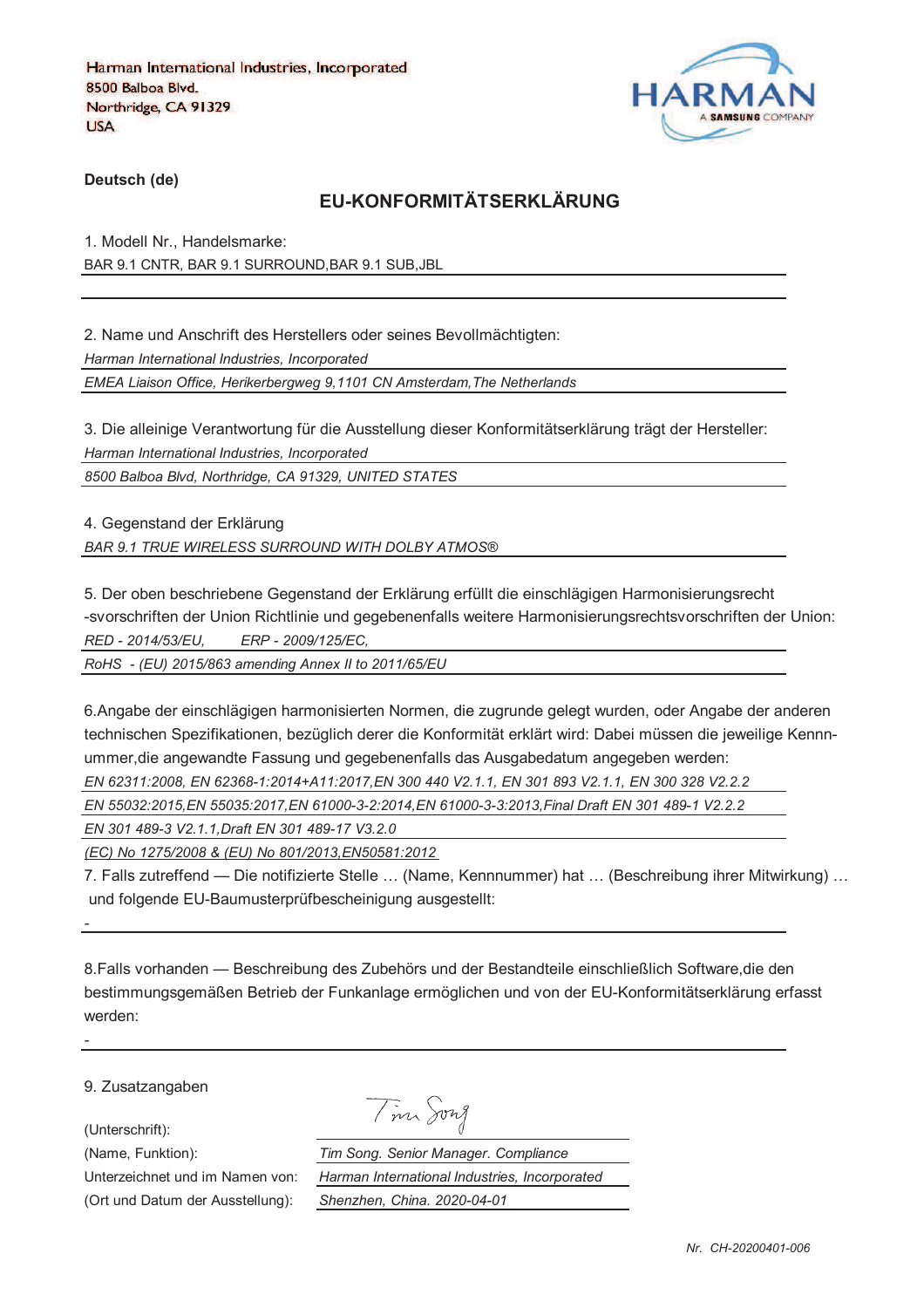

**Hrvatski (hr)**

### **EU IZJAVA O SUKLADNOSTI**

1.Model br.,marka BAR 9.1 CNTR, BAR 9.1 SURROUND,BAR 9.1 SUB,JBL

2. Ime i adresa proizvođača ili njegovog ovlaštenog zastupnika: *Harman International Industries, Incorporated EMEA Liaison Office, Herikerbergweg 9,1101 CN Amsterdam,The Netherlands*

3. Za izdavanje ove izjave o sukladnosti odgovoran je isključivo proizvođač: *Harman International Industries, Incorporated*

*8500 Balboa Blvd, Northridge, CA 91329, UNITED STATES*

4. Predmet izjave:

*BAR 9.1 TRUE WIRELESS SURROUND WITH DOLBY ATMOS®*

5. Prethodno opisani predmet izjave u skladu je s relevantnim zakonodavstvom Unije o usklađivanju i drugim zakonodavstvom Unije o usklađivanju prema potrebi:

*RED - 2014/53/EU, ERP - 2009/125/EC,*

*RoHS - (EU) 2015/863 amending Annex II to 2011/65/EU*

6. Upućivanja na odgovarajuće usklađene norme koje se upotrebljavaju ili upućivanje na druge tehničke specifikacije u odnosu na koje se deklarira sukladnost. Upućivanja moraju biti navedena s identifikacijskim brojem i verzijom te, prema potrebi, datumom izdavanja:

*EN 62311:2008, EN 62368-1:2014+A11:2017,EN 300 440 V2.1.1, EN 301 893 V2.1.1, EN 300 328 V2.2.2 EN 55032:2015,EN 55035:2017,EN 61000-3-2:2014,EN 61000-3-3:2013,Final Draft EN 301 489-1 V2.2.2*

*EN 301 489-3 V2.1.1,Draft EN 301 489-17 V3.2.0*

*(EC) No 1275/2008 & (EU) No 801/2013,EN50581:2012* 

7.Prema potrebi, prijavljeno tijelo ... (naziv, broj) … provelo je … (opis intervencije) … i izdalo potvrdu o EU ispitivaniu tipa:

8. Prema potrebi, opis dodatne opreme i sastavnica, uključujući softver, koji omogućuju normalan rad radijske opreme koji je obuhvaćen EU izjavom o sukladnosti:

9. Dodatne informacije:

*-*

*-*

(potpis):

|  | vw<br>71 |
|--|----------|
|  |          |

(ime, funkcija) *Tim Song. Senior Manager. Compliance* Potpisano za i u ime: *Harman International Industries, Incorporated* (mjesto i datum izdavanja): *Shenzhen, China. 2020-04-01*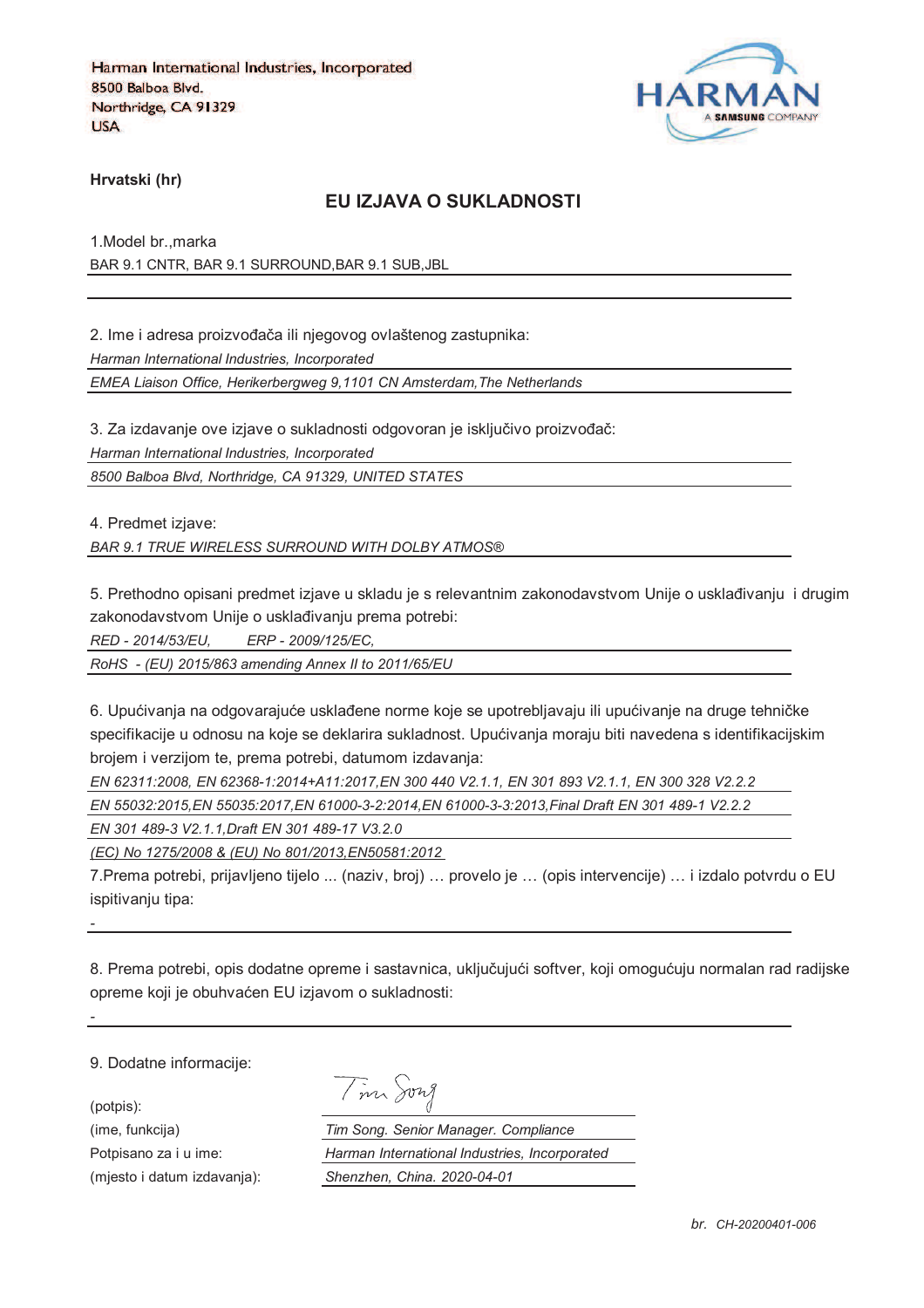

**%eština (cs)**

# **EU PROHLÁŠENÍ O SHOD&**

1. Model č., ochranná známka: BAR 9.1 CNTR, BAR 9.1 SURROUND,BAR 9.1 SUB,JBL

2. Jméno a adresa výrobce nebo jeho zplnomocněného zástupce:

*Harman International Industries, Incorporated*

*EMEA Liaison Office, Herikerbergweg 9,1101 CN Amsterdam,The Netherlands*

3. Toto prohlášení o shodě se vydává na výhradní odpovědnost výrobce: *Harman International Industries, Incorporated*

*8500 Balboa Blvd, Northridge, CA 91329, UNITED STATES*

4. Předmět prohlášení:

*BAR 9.1 TRUE WIRELESS SURROUND WITH DOLBY ATMOS®*

5. Výše popsaný předmět prohlášení je ve shodě s příslušnými harmonizovanými právními předpisy Unie a náležitých případech další harmonizované právní předpisy Unie:

*RED - 2014/53/EU, ERP - 2009/125/EC,*

*RoHS - (EU) 2015/863 amending Annex II to 2011/65/EU*

6. Odkazy na příslušné harmonizované normy, které byly použity, nebo na jiné technické specifikace, na jejichž základě se shoda prohlašuje. Odkazy se uvedou s jejich identifikačním číslem a verzí a v příslušných případech rovněž s datem vydání:

*EN 62311:2008, EN 62368-1:2014+A11:2017,EN 300 440 V2.1.1, EN 301 893 V2.1.1, EN 300 328 V2.2.2 EN 55032:2015,EN 55035:2017,EN 61000-3-2:2014,EN 61000-3-3:2013,Final Draft EN 301 489-1 V2.2.2*

*EN 301 489-3 V2.1.1,Draft EN 301 489-17 V3.2.0*

*(EC) No 1275/2008 & (EU) No 801/2013,EN50581:2012* 

7. Případně: oznámený subjekt ... (název, číslo) ... provedl ... (popis opatření) ... a vydal certifikát EU přezkoušení typu:

8.V příslušných případech popis příslušenství a součástí, včetně softwaru, které umožňují zamýšlené fungování rádiového zařízení v souladu s EU prohlášením o shodě:

9. Další informace:

(podpis):

*-*

*-*

(jméno, funkce): *Tim Song. Senior Manager. Compliance* Podepsáno za a jménem: *Harman International Industries, Incorporated* (místo a datum vydání): *Shenzhen, China. 2020-04-01*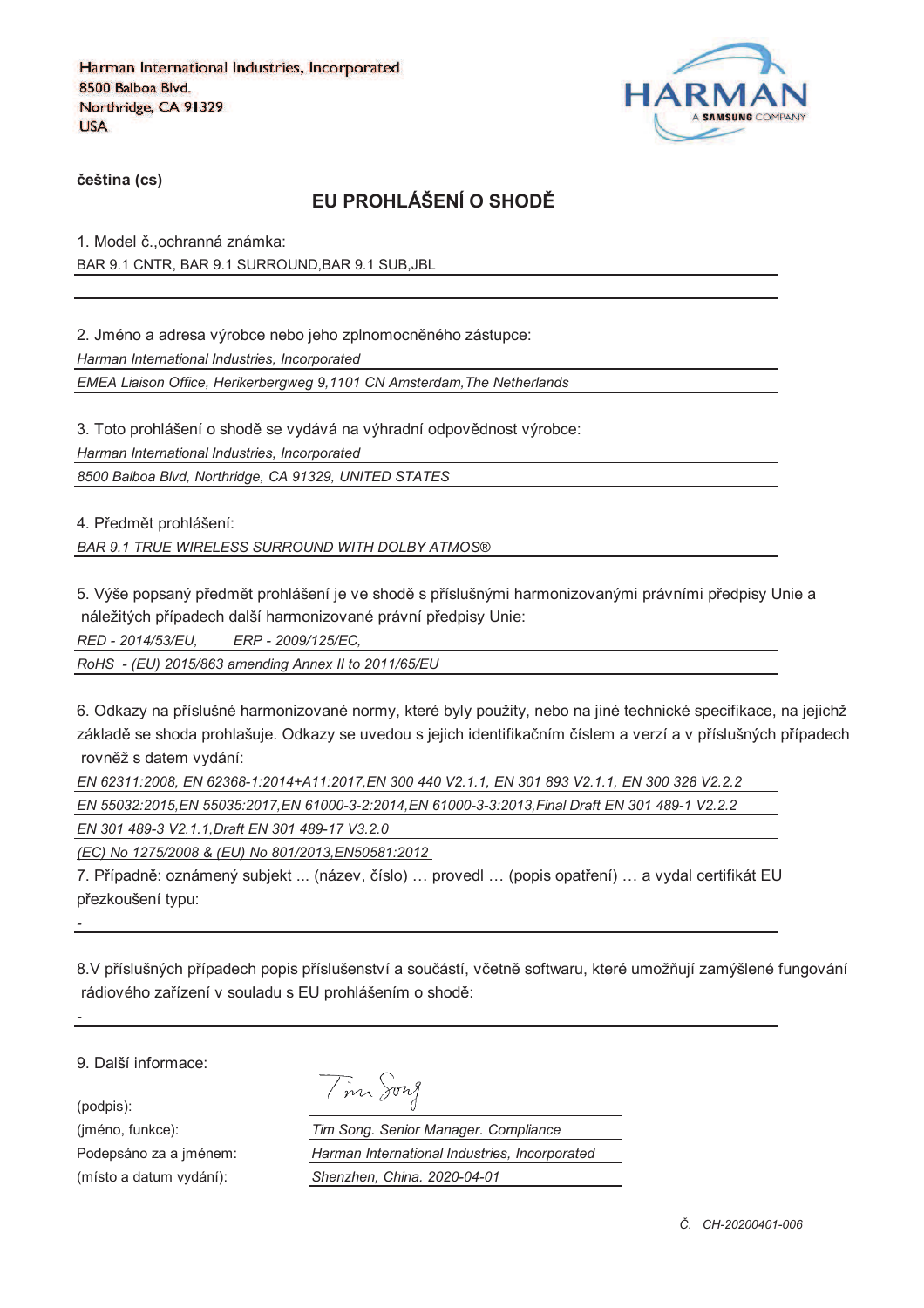

**eesti keel (et)**

#### **ELI VASTAVUSDEKLARATSIOON**

1. Tootenumber,kaubamärk: BAR 9.1 CNTR, BAR 9.1 SURROUND,BAR 9.1 SUB,JBL

2. Tootja või tema volitatud esindaja nimi ja aadress:

*Harman International Industries, Incorporated*

*EMEA Liaison Office, Herikerbergweg 9,1101 CN Amsterdam,The Netherlands*

3. Käesolev vastavusdeklaratsioon on välja antud tootja ainuvastutusel:

*Harman International Industries, Incorporated*

*8500 Balboa Blvd, Northridge, CA 91329, UNITED STATES*

4. Deklareeritav toode:

*BAR 9.1 TRUE WIRELESS SURROUND WITH DOLBY ATMOS®*

5. Ülalkirjeldatud deklareeritav toode on kooskõlas asjakohaste liidu ühtlustamisõigusaktidega ja Muud liidu ühtlustamisõigusaktid (vajaduse korral):

*RED - 2014/53/EU, ERP - 2009/125/EC,*

*RoHS - (EU) 2015/863 amending Annex II to 2011/65/EU*

6. Viited kasutatud harmoneeritud standarditele või muudele tehnilistele kirjeldustele, millele vastavust deklareeritakse. Viidetele peab lisama nende identifitseerimisnumbri ja versiooni ning vajaduse korral väljaandmise kuupäeva:

*EN 62311:2008, EN 62368-1:2014+A11:2017,EN 300 440 V2.1.1, EN 301 893 V2.1.1, EN 300 328 V2.2.2 EN 55032:2015,EN 55035:2017,EN 61000-3-2:2014,EN 61000-3-3:2013,Final Draft EN 301 489-1 V2.2.2*

*EN 301 489-3 V2.1.1,Draft EN 301 489-17 V3.2.0*

*(EC) No 1275/2008 & (EU) No 801/2013,EN50581:2012* 

7.Vajaduse korral: teavitatud asutus … (nimi, number) … teostas … (tegevuse kirjeldus) … ja andis välja Eli tüübihindamistõendi:

8.Vajaduse korral selliste tarvikute ja osade, samuti tarkvara kirjeldus, mis võimaldavad raadioseadet kasutada ettenähtud otstarbel ja kooskõlas ELi vastavusdeklaratsiooniga:

9. Lisateave:

(allkiri):

*-*

*-*

(nimi, ametinimetus): *Tim Song. Senior Manager. Compliance* Alla kirjutanud (kelle poolt/nimel): *Harman International Industries, Incorporated* (väljaandmise koht ja kuupäev): *Shenzhen, China. 2020-04-01*

Tim Song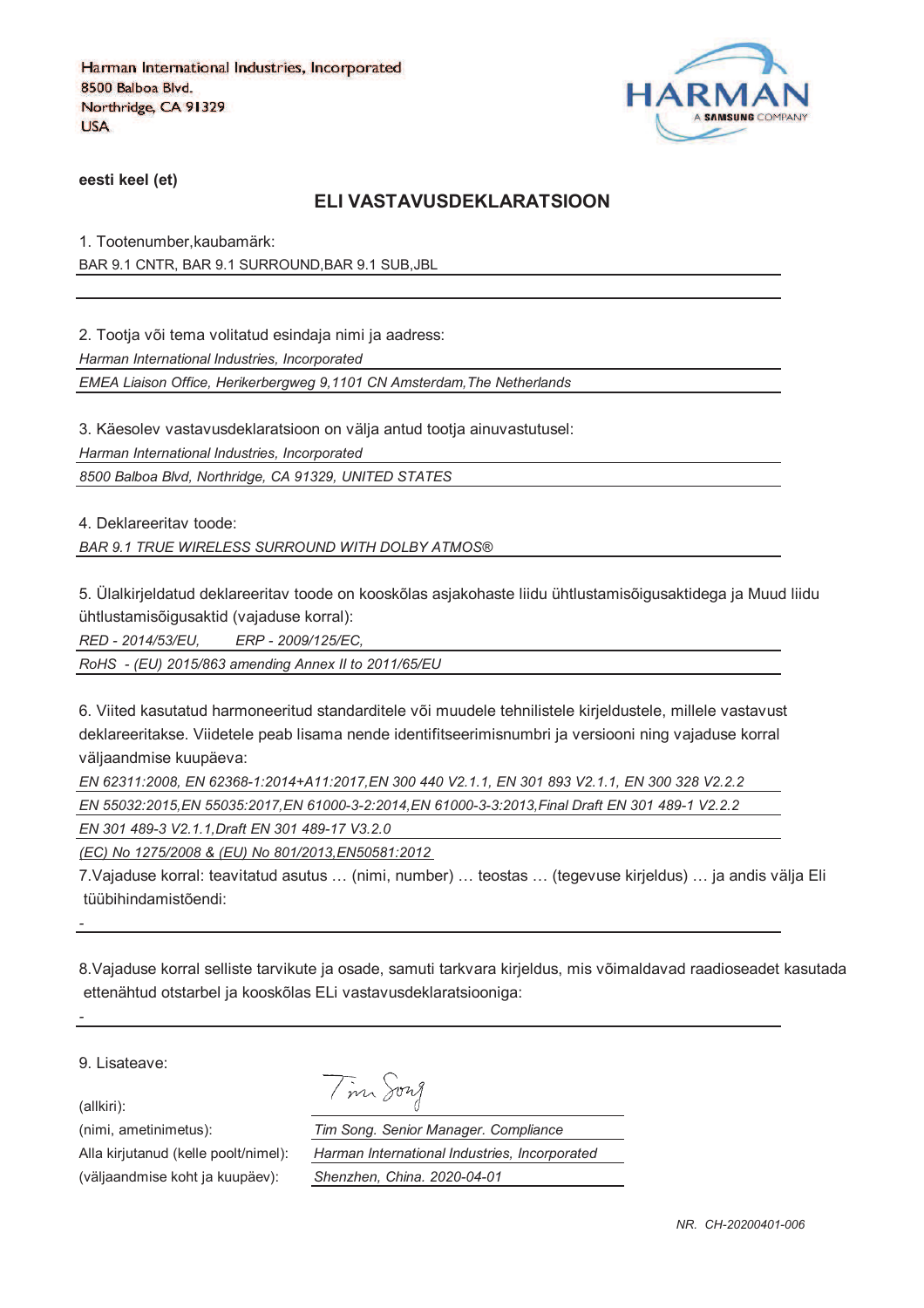

**español (es)**

## **DECLARACIÓN UE DE CONFORMIDAD**

1. Nombre del Modelo,marca: BAR 9.1 CNTR, BAR 9.1 SURROUND,BAR 9.1 SUB,JBL

2. Nombre y dirección del fabricante o de su representante autorizado:

*Harman International Industries, Incorporated*

*EMEA Liaison Office, Herikerbergweg 9,1101 CN Amsterdam,The Netherlands*

3. La presente declaración de conformidad se expide bajo la exclusiva responsabilidad del fabricante. *Harman International Industries, Incorporated*

*8500 Balboa Blvd, Northridge, CA 91329, UNITED STATES*

4. Objeto de la declaración:

*BAR 9.1 TRUE WIRELESS SURROUND WITH DOLBY ATMOS®*

5. El objeto de la declaración descrito anteriormente es conforme con la legislación de armonización pertinente de la Unión y Otra legislación de armonización de la Unión, cuando sea aplicable: *RED - 2014/53/EU, ERP - 2009/125/EC,*

*RoHS - (EU) 2015/863 amending Annex II to 2011/65/EU*

6.Referencias a las normas armonizadas pertinentes utilizadas o referencias a las otras especificaciones técnicas en relación con las cuales se declara la conformidad. Las referencias se enumerarán con su número de identificación y su versión y, en su caso, la fecha de emisión:

*EN 62311:2008, EN 62368-1:2014+A11:2017,EN 300 440 V2.1.1, EN 301 893 V2.1.1, EN 300 328 V2.2.2* 

*EN 55032:2015,EN 55035:2017,EN 61000-3-2:2014,EN 61000-3-3:2013,Final Draft EN 301 489-1 V2.2.2*

*EN 301 489-3 V2.1.1,Draft EN 301 489-17 V3.2.0*

*(EC) No 1275/2008 & (EU) No 801/2013,EN50581:2012* 

7. Cuando proceda: El organismo notificado … (nombre, número) … ha efectuado … (descripción de la intervención) … y expedido el certificado de examen UE de tipo:

8. Cuando proceda, descripción de los accesorios y componentes, incluido el software, que permiten que el equipo radioeléctrico funcione como estaba previsto y esté amparado por la declaración UE de conformidad:

9. Información adicional:

(Firma):

*-*

*-*

(lugar y fecha de expedición): *Shenzhen, China. 2020-04-01*

|  | 172.7 |
|--|-------|
|--|-------|

(nombre, cargo): *Tim Song. Senior Manager. Compliance* Firmado en nombre de: *Harman International Industries, Incorporated*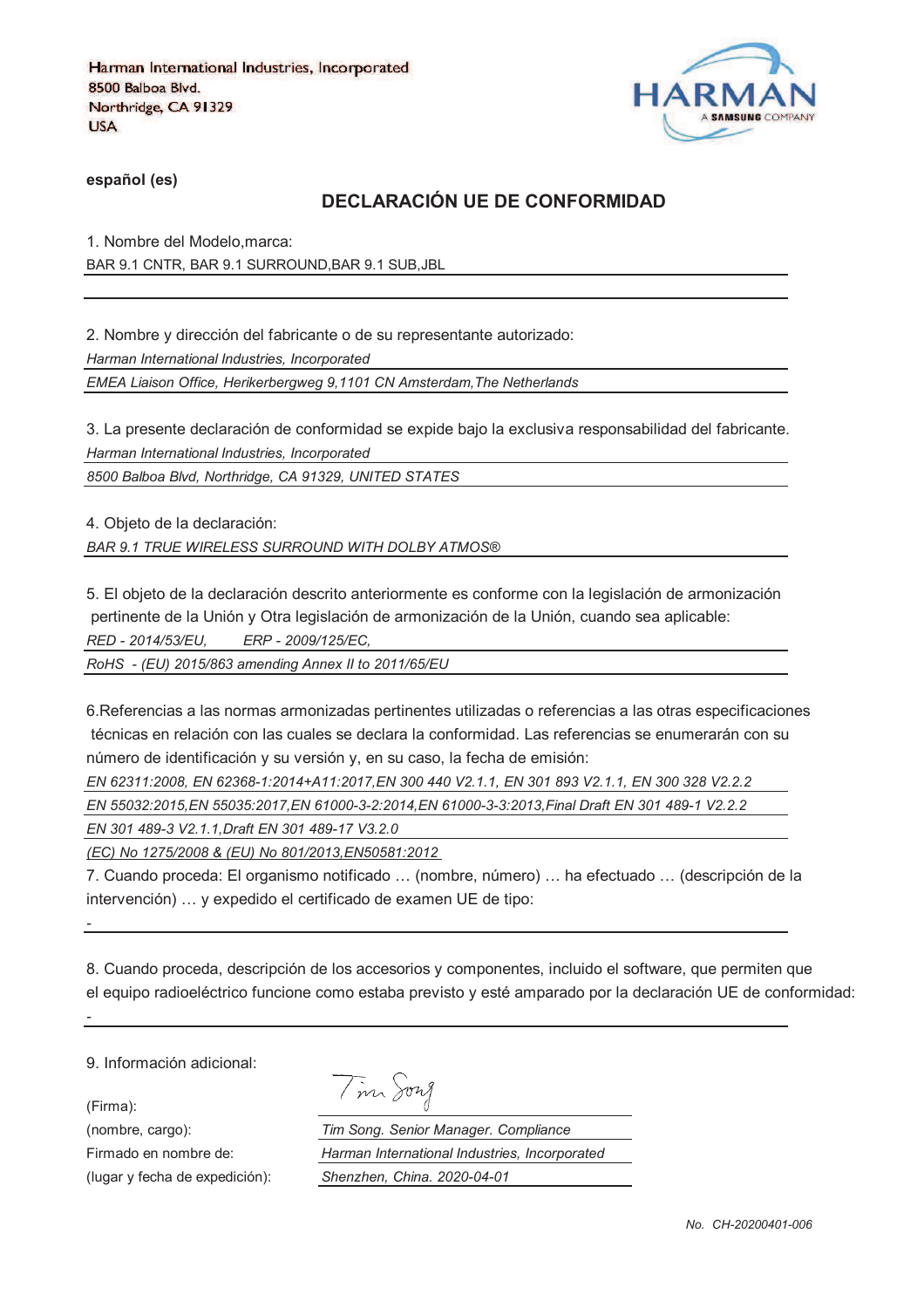

**italiano (it)**

### **DICHIARAZIONE DI CONFORMITÀ UE**

1. Modello n.,brand: BAR 9.1 CNTR, BAR 9.1 SURROUND,BAR 9.1 SUB,JBL

2. Nome e indirizzo del fabbricante o del suo rappresentante autorizzato: *Harman International Industries, Incorporated EMEA Liaison Office, Herikerbergweg 9,1101 CN Amsterdam,The Netherlands*

3. La presente dichiarazione di conformità è rilasciata sotto l'esclusiva responsabilità del fabbricante: *Harman International Industries, Incorporated*

*8500 Balboa Blvd, Northridge, CA 91329, UNITED STATES*

4. Oggetto della dichiarazione:

*BAR 9.1 TRUE WIRELESS SURROUND WITH DOLBY ATMOS®*

5. L'oggetto della dichiarazione di cui sopra è conforme alla pertinente normativa di armonizzazione dell'Unione e Se del caso, altre normative di armonizzazione dell'Unione:

*RED - 2014/53/EU, ERP - 2009/125/EC,*

*RoHS - (EU) 2015/863 amending Annex II to 2011/65/EU*

6. Riferimento alle pertinenti norme armonizzate utilizzate o riferimenti alle altre specifiche tecniche in relazione alle quali è dichiarata la conformità. I riferimenti devono essere indicati con il loro numero di identificazione e versione e, se del caso, la data di emissione:

*EN 62311:2008, EN 62368-1:2014+A11:2017,EN 300 440 V2.1.1, EN 301 893 V2.1.1, EN 300 328 V2.2.2 EN 55032:2015,EN 55035:2017,EN 61000-3-2:2014,EN 61000-3-3:2013,Final Draft EN 301 489-1 V2.2.2*

*EN 301 489-3 V2.1.1,Draft EN 301 489-17 V3.2.0*

*(EC) No 1275/2008 & (EU) No 801/2013,EN50581:2012* 

7. Se del caso, l'organismo notificato … (denominazione, numero) … ha effettuato … (descrizione dell'intervento) … e rilasciato il certificato di esame UE del tipo:

8. Se del caso, una descrizione degli accessori e dei componenti inclusi nella dichiarazione di con -formità UE,compreso il software, che consentono all'apparecchiatura radio di funzionare come previsto:

9. Informazioni supplementari:

(Firma):

*-*

*-*

Tim Song

(nome, funzione): *Tim Song. Senior Manager. Compliance* Firmato a nome e per conto di: *Harman International Industries, Incorporated* (luogo e data del rilascio): *Shenzhen, China. 2020-04-01*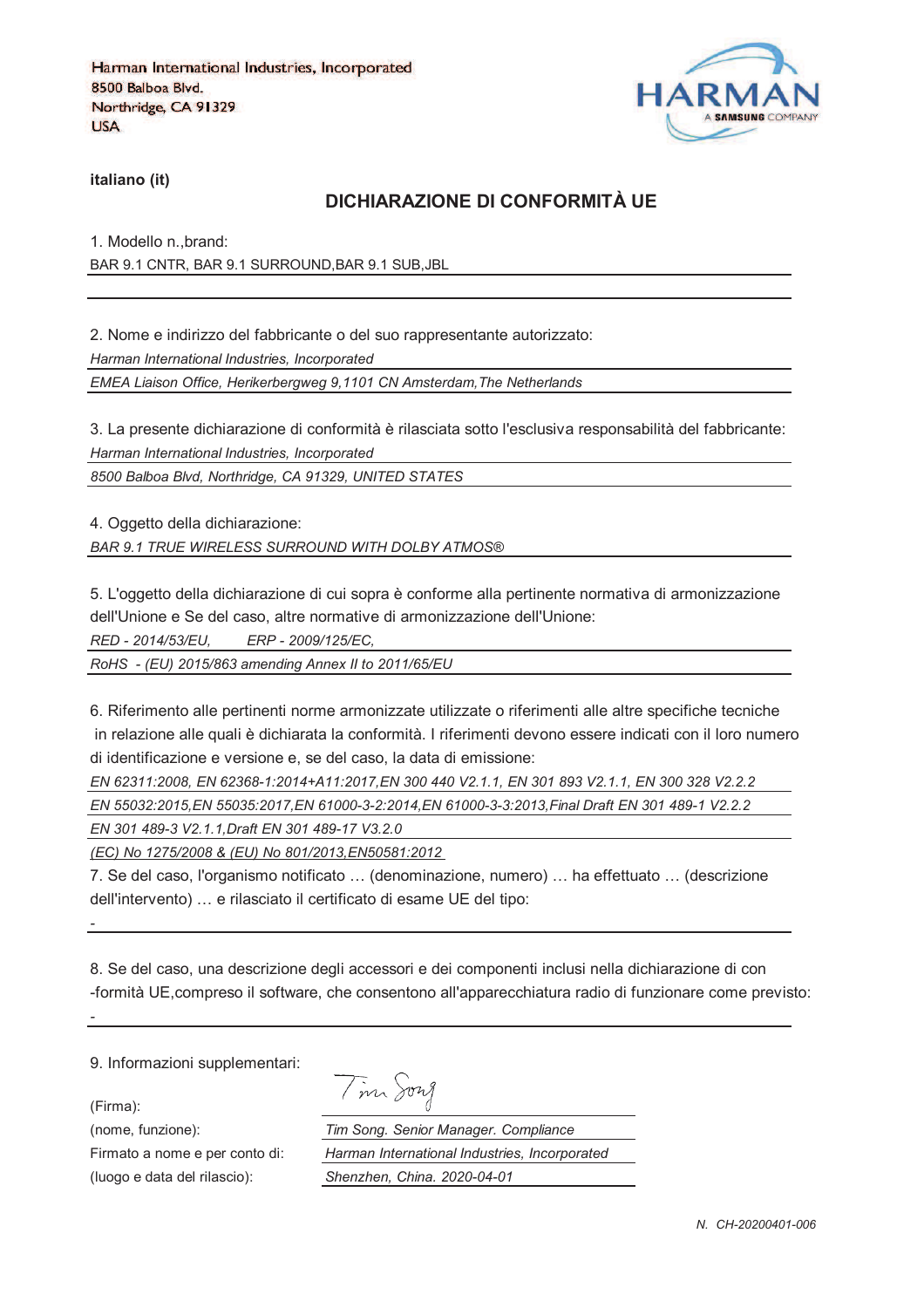

**dansk (da)**

#### **EU-OVERENSSTEMMELSESERKLÆRING**

1. Model nr.,mærke: BAR 9.1 CNTR, BAR 9.1 SURROUND,BAR 9.1 SUB,JBL

2. Navn og adresse på fabrikanten eller dennes bemyndigede repræsentant: *Harman International Industries, Incorporated EMEA Liaison Office, Herikerbergweg 9,1101 CN Amsterdam,The Netherlands*

3. Denne overensstemmelseserklæring udstedes på fabrikantens ansvar *Harman International Industries, Incorporated 8500 Balboa Blvd, Northridge, CA 91329, UNITED STATES*

4. Erklæringens genstand:

*BAR 9.1 TRUE WIRELESS SURROUND WITH DOLBY ATMOS®*

5. Genstanden for erklæringen, som beskrevet ovenfor, er i overensstemmelse med den relevante

EU-harmoniseringslovgivning og Eventuelt anden EU-harmoniseringslovgivning:

*RED - 2014/53/EU, ERP - 2009/125/EC,*

*RoHS - (EU) 2015/863 amending Annex II to 2011/65/EU*

6.Henvisninger til de relevante anvendte harmoniserede standarder eller henvisninger til de andre tekniske specifikationer, som der erklæres overensstemmelse med. Henvisninger angives med deres identifikationsnummer og version og eventuelt udstedelsesdato:

*EN 62311:2008, EN 62368-1:2014+A11:2017,EN 300 440 V2.1.1, EN 301 893 V2.1.1, EN 300 328 V2.2.2* 

*EN 55032:2015,EN 55035:2017,EN 61000-3-2:2014,EN 61000-3-3:2013,Final Draft EN 301 489-1 V2.2.2*

*EN 301 489-3 V2.1.1,Draft EN 301 489-17 V3.2.0*

*(EC) No 1275/2008 & (EU) No 801/2013,EN50581:2012* 

7. Hvor det er relevant, det bemyndigede organ … (navn, nummer) har foretaget … (beskrivelse af aktiviteten) … og udstedt EU-typeafprøvningsattest:

8. I givet fald beskrivelse af tilbehør og komponenter, herunder software, som får radioudstyret til at fungere efter hensigten og er dækket af EU-overensstemmelseserklæringen:

9. Supplerende oplysninger:

(Underskrift):

*-*

*-*

(udstedelsessted og -dato): *Shenzhen, China. 2020-04-01*

Tim Song

(navn, stilling) (underskrift): *Tim Song. Senior Manager. Compliance* Underskrevet for og på vegne af: *Harman International Industries, Incorporated*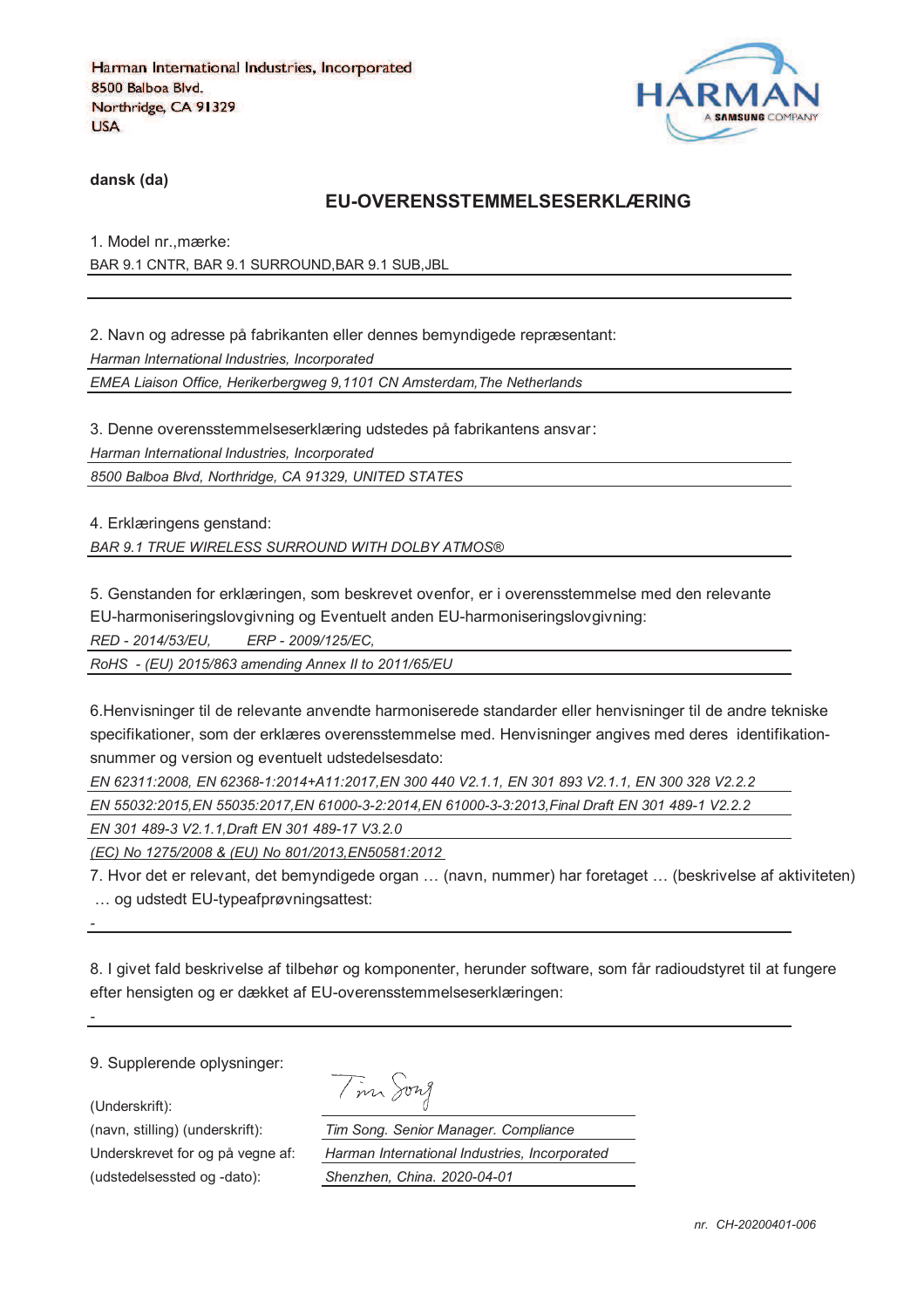

**)\*\*+,-./ (el)**

#### **ΔΗΛΟΣΗ ΣΥΜΜΟΡΦΟΣΗΣ ΕΕ**

1. Αριθμός μοντέλου, εμπορικό σήμα: BAR 9.1 CNTR, BAR 9.1 SURROUND,BAR 9.1 SUB,JBL

2. Όνομα και διεύθυνση του κατασκευαστή ή του εξουσιοδοτημένου αντιπροσώπου του: *Harman International Industries, Incorporated EMEA Liaison Office, Herikerbergweg 9,1101 CN Amsterdam,The Netherlands*

3. Η παρούσα δήλωση συμμόρφωσης εκδίδεται με αποκλειστική ευθύνη του κατασκευαστή: *Harman International Industries, Incorporated 8500 Balboa Blvd, Northridge, CA 91329, UNITED STATES*

4. Αντικείμενο της δήλωσης: *BAR 9.1 TRUE WIRELESS SURROUND WITH DOLBY ATMOS®*

5. Ο στόχος της δήλωσης που περιγράφεται παραπάνω είναι σύμφωνος προς τη σχετική ενωσιακή vομοθεσία εναρμόνισης και Άλλη ενωσιακή νομοθεσία εναρμόνισης, κατά περίπτωση *RED - 2014/53/EU, ERP - 2009/125/EC,*

*RoHS - (EU) 2015/863 amending Annex II to 2011/65/EU*

6. Αναφορές στα σχετικά εναρμονισμένα πρότυπα που χρησιμοποιούνται ή αναφορές στις λοιπές τεχνικές προδιαγραφές σε σχέση με τις οποίες δηλώνεται η συμμόρφωση. Οι αναφορές πρέπει να απαριθμούνται με τον αριθμό αναννώρισης και την έκδοση και, κατά περίπτωση, την ημερομηνία δημοσίευσής τους; *EN 62311:2008, EN 62368-1:2014+A11:2017,EN 300 440 V2.1.1, EN 301 893 V2.1.1, EN 300 328 V2.2.2 EN 55032:2015,EN 55035:2017,EN 61000-3-2:2014,EN 61000-3-3:2013,Final Draft EN 301 489-1 V2.2.2*

*EN 301 489-3 V2.1.1,Draft EN 301 489-17 V3.2.0*

*(EC) No 1275/2008 & (EU) No 801/2013,EN50581:2012* 

7.Όπου έχει εφαρμογή, ο κοινοποιημένος οργανισμός ... (ονομασία, αριθμός) ... πραγματοποίησε (περιγραφή της παρέμβασης) ... και εξέδωσε το πιστοποιητικό εξέτασης τύπου ΕΕ:

8. Όπου έχει εφαρμογή, περιγραφή των παρελκόμενων και εξαρτημάτων, συμπεριλαμβανομένου του λογισμικού, που επιτρέπουν στον ραδιοεξοπλισμό να λειτουργεί όπως προβλέπεται και που καλύπτ -N43ονται από τη δήλωση συμμόρφωσης:

9. Συμπληρωματικές πληροφορίες:

(υπογραφή):

*-*

*-*

(3652@, 18>D): *Tim Song. Senior Manager. Compliance*

 $T_{\text{max}}$   $\sum_{n=1}^{\infty}$ 

Υπογραφή για λογαριασμό εξ ονόματος: *Ι* 

(τόπος και ημερομηνία έκδοσης):

| $\sim$ $\sim$ $\sim$ $\sim$ $\sim$            |
|-----------------------------------------------|
| Tim Song. Senior Manager. Compliance          |
| Harman International Industries, Incorporated |
| Shenzhen. China. 2020-04-01                   |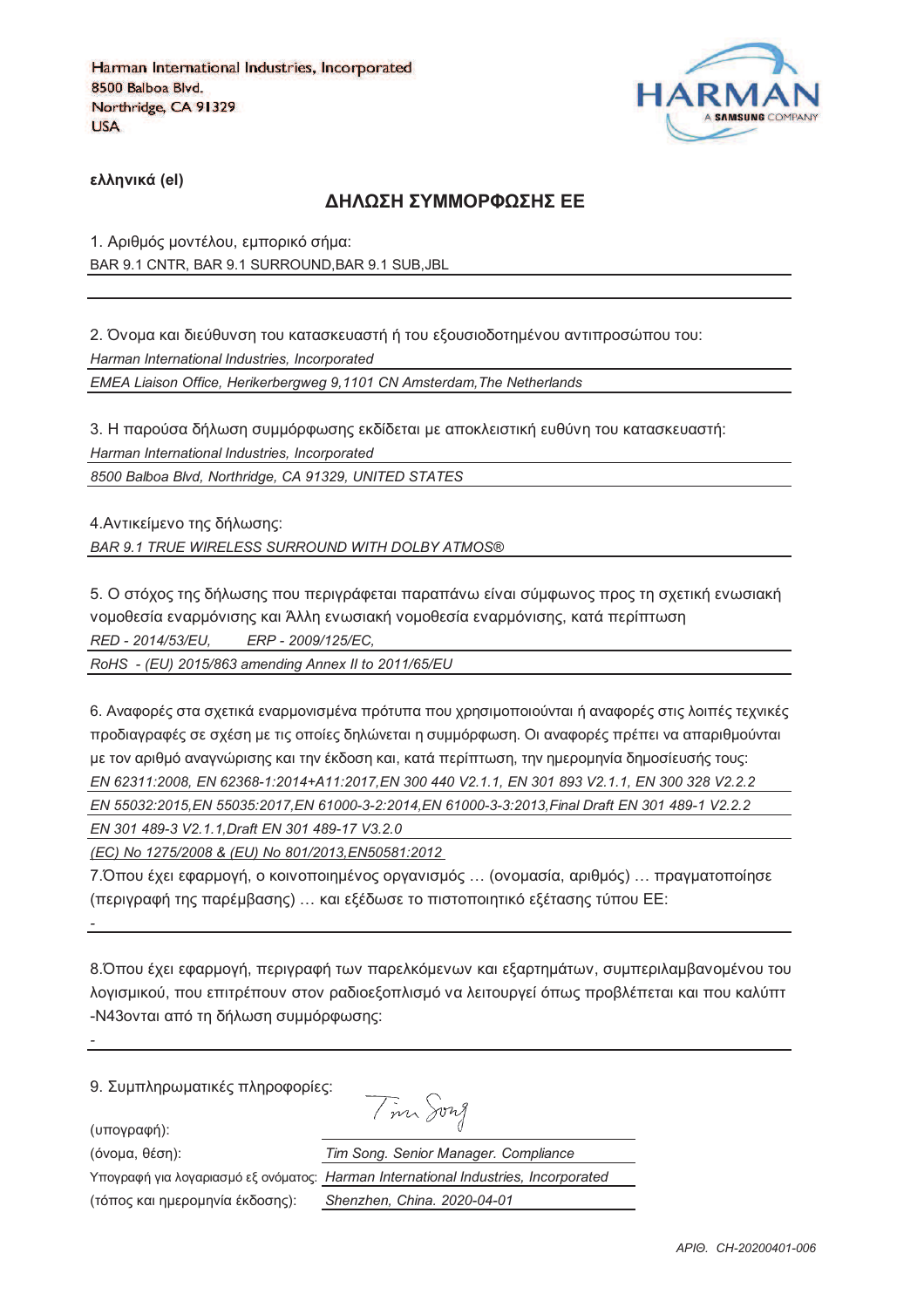

**français (fr)**

## **DECLARATION UE DE CONFORMITE**

1. numéro de modèle,marque: BAR 9.1 CNTR, BAR 9.1 SURROUND,BAR 9.1 SUB,JBL

2. Nom et adresse du fabricant ou de son mandataire:

*Harman International Industries, Incorporated*

*EMEA Liaison Office, Herikerbergweg 9,1101 CN Amsterdam,The Netherlands*

3. La présente déclaration de conformité est établie sous la seule responsabilité du fabricant:

*Harman International Industries, Incorporated*

*8500 Balboa Blvd, Northridge, CA 91329, UNITED STATES*

4. Objet de la déclaration:

*BAR 9.1 TRUE WIRELESS SURROUND WITH DOLBY ATMOS®*

5. L'objet de la déclaration décrit ci-dessus est conforme à la législation d'harmonisation de l'Union applicable et Autres législations d'harmonisation de l'Union, s'il y a lieu:

*RED - 2014/53/EU, ERP - 2009/125/EC,*

*RoHS - (EU) 2015/863 amending Annex II to 2011/65/EU*

6. Références des normes harmonisées pertinentes appliquées ou des autres spécifications techniques par rapport auxquelles la conformité est déclarée. Il faut indiquer, pour chaque référence, le numéro d'identification, la version et, le cas échéant, la date d'émission:

*EN 62311:2008, EN 62368-1:2014+A11:2017,EN 300 440 V2.1.1, EN 301 893 V2.1.1, EN 300 328 V2.2.2 EN 55032:2015,EN 55035:2017,EN 61000-3-2:2014,EN 61000-3-3:2013,Final Draft EN 301 489-1 V2.2.2*

*EN 301 489-3 V2.1.1,Draft EN 301 489-17 V3.2.0*

*(EC) No 1275/2008 & (EU) No 801/2013,EN50581:2012* 

7.S'il y a lieu: l'organisme notifié … (nom, numéro) … a réalisé … (description de l'intervention) … et a délivré le certificat d'examen UE de type:

8.S'il y a lieu, description des accessoires et des éléments (y compris logiciels) qui permettent à l'équipement radioélectrique de fonctionner selon sa destination et qui sont couverts par la déclaration UE de conformité:

9. Informations complémentaires:

(Signature):

*-*

*-*

(nom, fonction): *T*<br>
Signé par et au nom de: *F* Signé par et au nom de:

(lieu et date d'émission):

|                            | 172X |
|----------------------------|------|
| $\boldsymbol{\mathcal{M}}$ |      |

| 'im Song. Senior Manager. Compliance          |
|-----------------------------------------------|
| Harman International Industries, Incorporated |
| Shenzhen, China. 2020-04-01                   |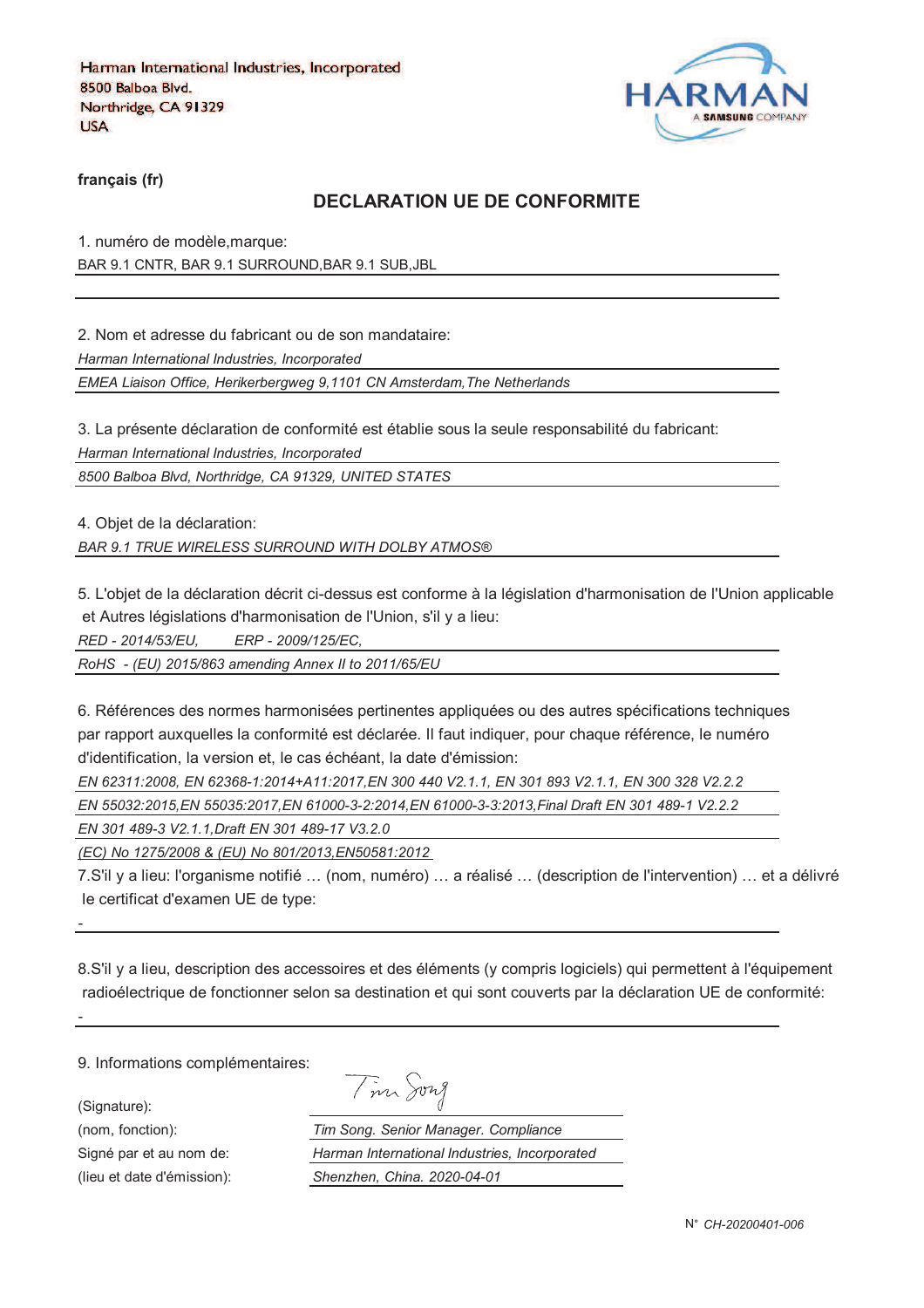

**latviešu valoda (lv)**

## **ES ATBILSTJBAS DEKLARKCIJA**

1. Modela Nr.,brand: BAR 9.1 CNTR, BAR 9.1 SURROUND,BAR 9.1 SUB,JBL

2. Ražotāja vai vina pilnvarotā pārstāvja vārds, uzvārds/nosaukums un adrese: *Harman International Industries, Incorporated EMEA Liaison Office, Herikerbergweg 9,1101 CN Amsterdam,The Netherlands*

3. Šī atbilstības deklarācija ir izdota vienīgi uz šāda ražotāja atbildību: *Harman International Industries, Incorporated 8500 Balboa Blvd, Northridge, CA 91329, UNITED STATES*

4. Deklarācijas priekšmets:

*BAR 9.1 TRUE WIRELESS SURROUND WITH DOLBY ATMOS®*

5. Iepriekš aprakstītais deklarācijas priekšmets atbilst attiecīgajam Savienības saskanotajam tiesību aktam un Citam Savienības saskaņotajam tiesību aktam, ja piemērojams

*RED - 2014/53/EU, ERP - 2009/125/EC,*

*RoHS - (EU) 2015/863 amending Annex II to 2011/65/EU*

6. Atsauces uz attiecīgajiem izmantojamiem saskanotajiem standartiem vai uz citām tehniskajām specifikācijām ,attiecībā uz ko tiek deklarēta atbilstība. Atsauces jāuzskaita ar to identifikācijas numuriem un versijām un attiecīgā gadījumā ar izdošanas datumu:

*EN 62311:2008, EN 62368-1:2014+A11:2017,EN 300 440 V2.1.1, EN 301 893 V2.1.1, EN 300 328 V2.2.2* 

*EN 55032:2015,EN 55035:2017,EN 61000-3-2:2014,EN 61000-3-3:2013,Final Draft EN 301 489-1 V2.2.2*

*EN 301 489-3 V2.1.1,Draft EN 301 489-17 V3.2.0*

*(EC) No 1275/2008 & (EU) No 801/2013,EN50581:2012* 

7. Attiecīgā gadījumā pazinotā struktūra ... (nosaukums, numurs) ... ir veikusi ... (darbības apraksts) ... un izdevusi ES tipa pārbaudes sertifikātu:

8.Attiecīgā gadījumā palīgierīču un komponentu apraksts, ieskaitot programmatūras aprakstu, kas nodrošina radioiekārtas paredzēto darbību un uz ko attiecas ES atbilstības deklarācija:

9. Papildinformācija:

(Paraksts):

*-*

*-*

(izdošanas vieta un datums): *Shenzhen, China. 2020-04-01*

| $\overline{\phantom{a}}$ | 1974 <i>A</i> |
|--------------------------|---------------|
|--------------------------|---------------|

(vārds, uzvārds, amats): *Tim Song. Senior Manager. Compliance* Parakstīts šādas personas vārdā: *Harman International Industries, Incorporated*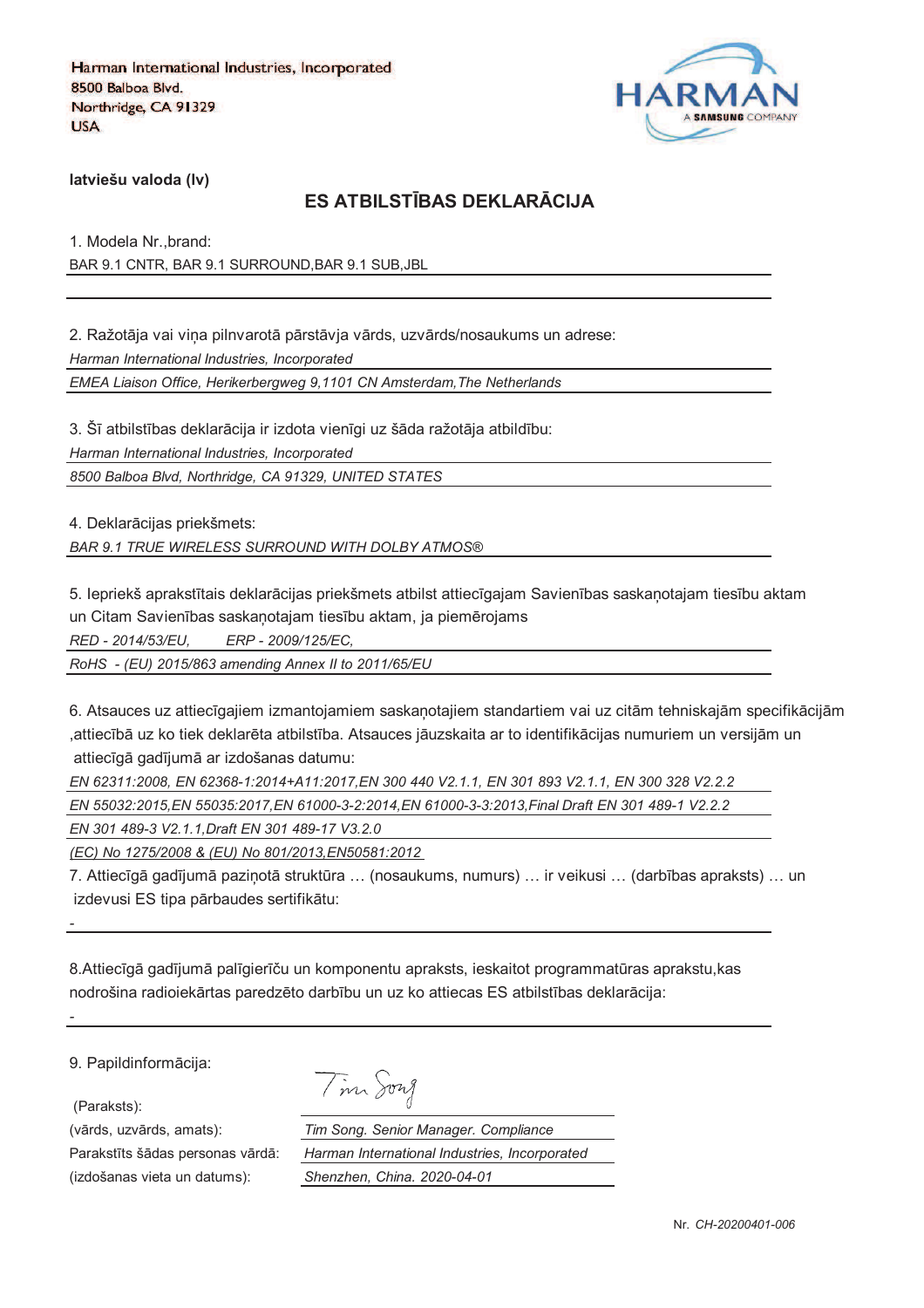

**lietuviu kalba (It)** 

### **ES ATITIKTIES DEKLARACIJA**

1. Modelio Nr., Prekės ženklas: BAR 9.1 CNTR, BAR 9.1 SURROUND,BAR 9.1 SUB,JBL

2. Gamintojo arba jo igaliotojo atstovo pavadinimas ir adresas:

*Harman International Industries, Incorporated*

*EMEA Liaison Office, Herikerbergweg 9,1101 CN Amsterdam,The Netherlands*

3. Ši atitikties deklaracija išduota tik gamintojo atsakomybe:

*Harman International Industries, Incorporated*

*8500 Balboa Blvd, Northridge, CA 91329, UNITED STATES*

4. Deklaracijos objektas:

*BAR 9.1 TRUE WIRELESS SURROUND WITH DOLBY ATMOS®*

5. Pirmiau aprašytas deklaracijos objektas atitinka susijusius derinamuosius Sajungos teisės aktus ir kitus derinamuosius Sąjungos teisės aktus, jeigu taikoma.

*RED - 2014/53/EU, ERP - 2009/125/EC,*

*RoHS - (EU) 2015/863 amending Annex II to 2011/65/EU*

6. Nuorodos ` susijusius taikytus darniuosius standartus arba kitas technines specifikacijas, pagal kurias buvo deklaruota atitiktis. Nuorodos turi būti išvardijamos nurodant jų identifikacinius numerius,ersijas ir, kai taikoma, paskelbimo datas:

*EN 62311:2008, EN 62368-1:2014+A11:2017,EN 300 440 V2.1.1, EN 301 893 V2.1.1, EN 300 328 V2.2.2* 

*EN 55032:2015,EN 55035:2017,EN 61000-3-2:2014,EN 61000-3-3:2013,Final Draft EN 301 489-1 V2.2.2*

*EN 301 489-3 V2.1.1,Draft EN 301 489-17 V3.2.0*

*(EC) No 1275/2008 & (EU) No 801/2013,EN50581:2012* 

7. Kai taikytina, notifikuotoji `staiga … (pavadinimas, numeris)… atliko… (dalyvavimo procese aprašymas) ir išdavė ES tipo tyrimo sertifikata:

8. Kai taikytina, pagalbinių įtaisų ir komponentų, įskaitant programinę įrangą, kurie leidžia radijo jrenginiams veikti pagal paskirtį ir yra įtraukti į ES atitikties deklaraciją, aprašas:

9. Papildoma informacija:

(Parašas):

*-*

*-*

(vardas ir pavardė, pareigos): Už ka ir kieno vardu pasirašyta: *Harman International Industries, Incorporated* (išdavimo data ir vieta): *Shenzhen, China. 2020-04-01*

| . . |                |      |  |
|-----|----------------|------|--|
|     | m <sub>1</sub> | Jong |  |

| im Song. Senior Manager. Compliance           |  |
|-----------------------------------------------|--|
| Iarman International Industries, Incorporated |  |
| Shenzhen, China. 2020-04-01                   |  |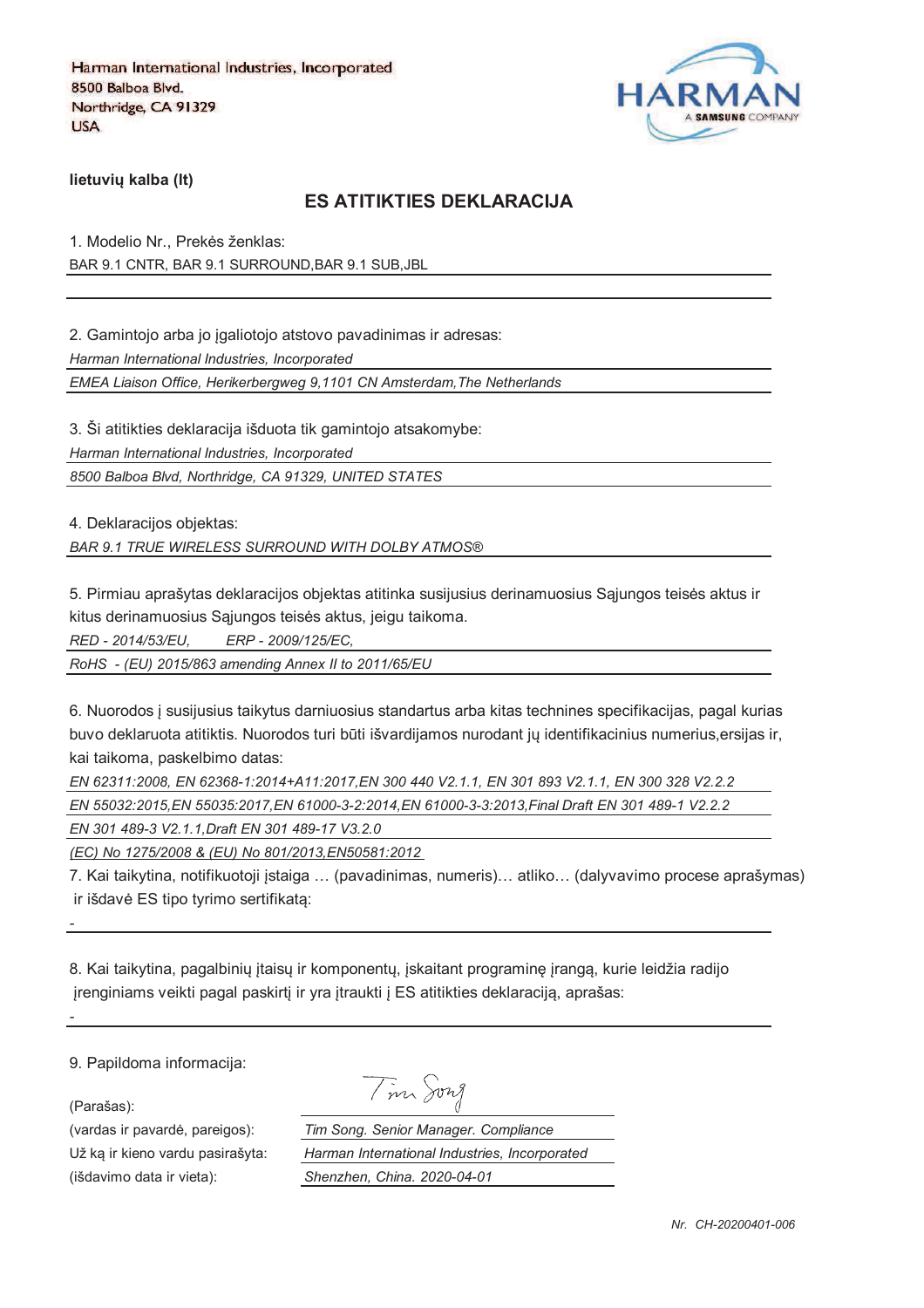

**Nederlands (nl)**

#### **EU-CONFORMITEITSVERKLARING**

1.Model nr.,Merk: BAR 9.1 CNTR, BAR 9.1 SURROUND,BAR 9.1 SUB,JBL

2. Naam en adres van de fabrikant of zijn gemachtigde:

*Harman International Industries, Incorporated*

*EMEA Liaison Office, Herikerbergweg 9,1101 CN Amsterdam,The Netherlands*

3. Deze conformiteitsverklaring wordt afgegeven onder volledige verantwoordelijkheid van de fabrikant: *Harman International Industries, Incorporated*

*8500 Balboa Blvd, Northridge, CA 91329, UNITED STATES*

4. Voorwerp van de verklaring: *BAR 9.1 TRUE WIRELESS SURROUND WITH DOLBY ATMOS®*

5.Het hierboven beschreven voorwerp van de verklaring is in overeenstemming met de desbetreffende harmonisatiewetgeving van de Unie en andere harmonisatiewetgeving van de Unie, indien van toepassing: *RED - 2014/53/EU, ERP - 2009/125/EC,*

*RoHS - (EU) 2015/863 amending Annex II to 2011/65/EU*

6. Vermelding van de toegepaste relevante geharmoniseerde normen of van de andere technische specificaties waarop de conformiteitsverklaring betrekking heeft. Bij de opgave van de referenties moeten het identificatie nummer en de versie en, in voorkomend geval, de datum van publicatie worden vermeld:

*EN 62311:2008, EN 62368-1:2014+A11:2017,EN 300 440 V2.1.1, EN 301 893 V2.1.1, EN 300 328 V2.2.2* 

*EN 55032:2015,EN 55035:2017,EN 61000-3-2:2014,EN 61000-3-3:2013,Final Draft EN 301 489-1 V2.2.2*

*EN 301 489-3 V2.1.1,Draft EN 301 489-17 V3.2.0*

*(EC) No 1275/2008 & (EU) No 801/2013,EN50581:2012* 

7.(Indien van toepassing) De aangemelde instantie … (naam, nummer) … heeft een … (beschrijving van de werkzaamheden) … uitgevoerd en het certificaat van EU-typeonderzoek … afgegeven:

8. Indien van toepassing, beschrijving van de accessoires en onderdelen, die het mogelijk maken dat de radioapparatuur functioneert zoals bedoeld en die onder de EU-conformiteitsverklaring vallen:

9. Aanvullende informatie:

(Handtekening):

*-*

*-*

(plaats en datum van afgifte): *Shenzhen, China. 2020-04-01*

Tim Song

(naam, functie): *Tim Song. Senior Manager. Compliance* Ondertekend voor en namens: *Harman International Industries, Incorporated*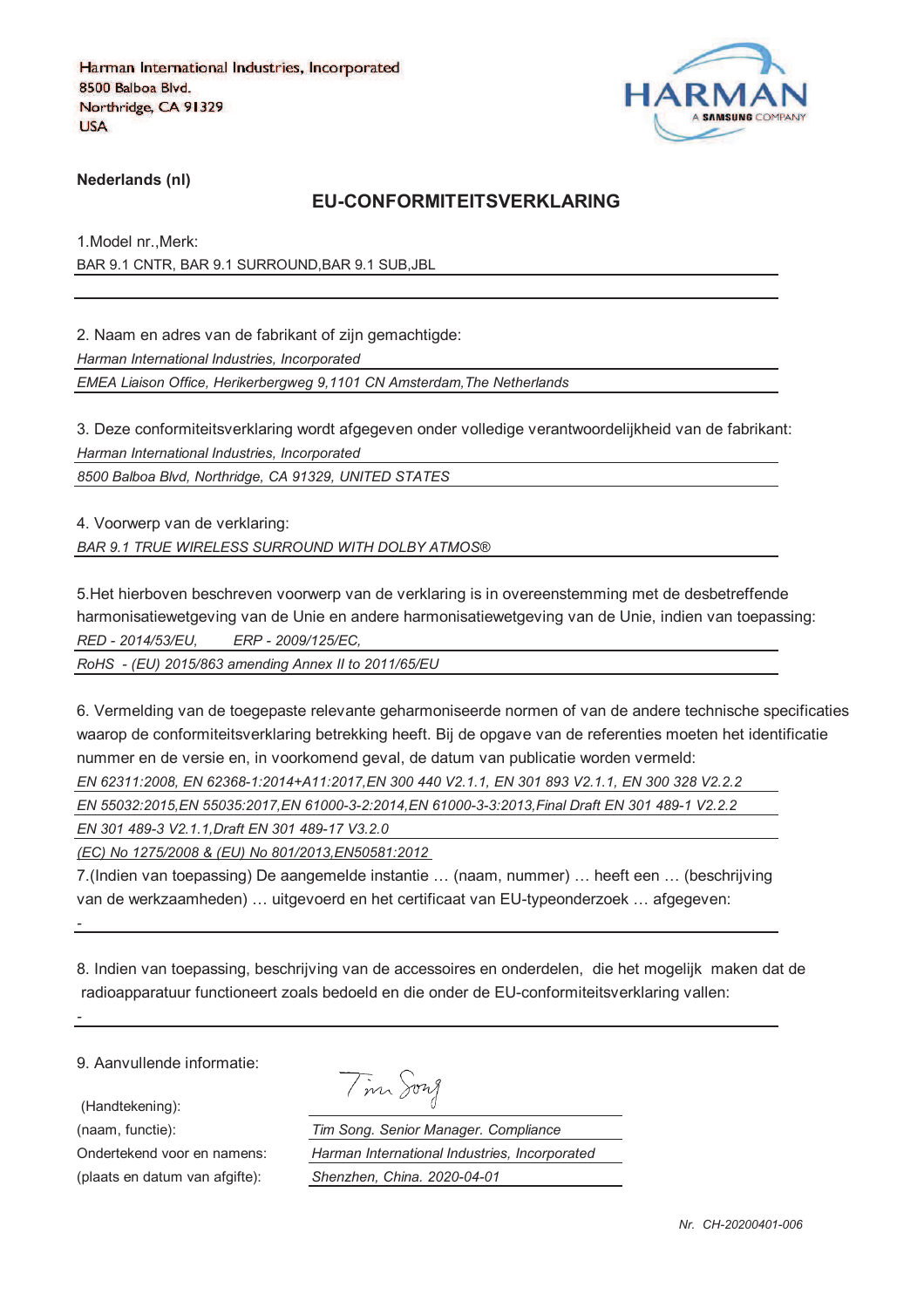

**RomânO (ro)**

#### **DECLARAPIA UE DE CONFORMITATE**

1. Număr model, marcă: BAR 9.1 CNTR, BAR 9.1 SURROUND,BAR 9.1 SUB,JBL

2. Denumirea si adresa producătorului sau a reprezentantului său autorizat:

*Harman International Industries, Incorporated*

*EMEA Liaison Office, Herikerbergweg 9,1101 CN Amsterdam,The Netherlands*

3. Prezenta declarație de conformitate este emisă pe răspunderea exclusivă a producătorului: *Harman International Industries, Incorporated*

*8500 Balboa Blvd, Northridge, CA 91329, UNITED STATES*

4. Obiectul declaratiei:

*BAR 9.1 TRUE WIRELESS SURROUND WITH DOLBY ATMOS®*

5. Obiectul declaratiei descris mai sus este în conformitate cu legislatia relevantă de armonizare a Uniunii: si După caz, alte acte din legislația de armonizare a Uniunii

*RED - 2014/53/EU, ERP - 2009/125/EC,*

*RoHS - (EU) 2015/863 amending Annex II to 2011/65/EU*

6. Trimiterile la standardele armonizate relevante folosite sau trimiterile la alte specificatii tehnice în legătură cu care se declară conformitatea. Referintele sunt enumerate împreună cu numerele de identificare si cu versiunea acestora precum si cu data eliberării, după caz:

*EN 62311:2008, EN 62368-1:2014+A11:2017,EN 300 440 V2.1.1, EN 301 893 V2.1.1, EN 300 328 V2.2.2 EN 55032:2015,EN 55035:2017,EN 61000-3-2:2014,EN 61000-3-3:2013,Final Draft EN 301 489-1 V2.2.2*

*EN 301 489-3 V2.1.1,Draft EN 301 489-17 V3.2.0*

*(EC) No 1275/2008 & (EU) No 801/2013,EN50581:2012* 

7. După caz, organismul notificat ... (denumire, număr) ... a efectuat ... (descrierea interventiei) si a emis certificatul de examinare UE de tip:

8. După caz, o descriere a accesoriilor si componentelor, inclusiv a produselor software, care permit echipamentelor radio să funcționeze corespunzător și care sunt incluse în declarația de conformitate:

9. Informatii suplimentare:

(Semnătura):

*-*

*-*

Tim Song

(numele, funcgia) : *Tim Song. Senior Manager. Compliance* Semnat pentru si în numele: *Harman International Industries, Incorporated* (locul fi data emiterii): *Shenzhen, China. 2020-04-01*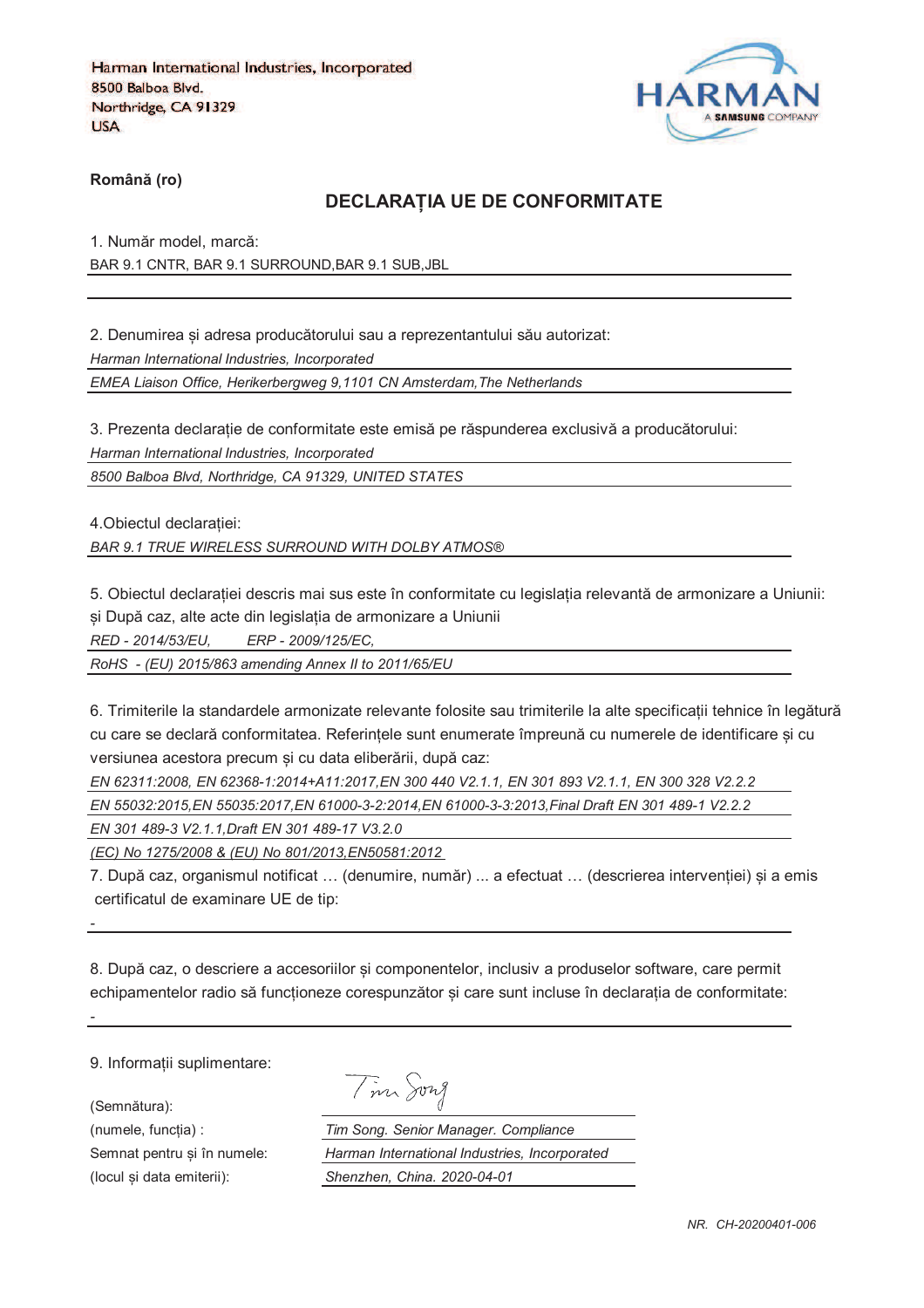

**Suomi (fi)**

#### **EU-VAATIMUSTENMUKAISUUSVAKUUTUS**

1. Malli nro.,merkki: BAR 9.1 CNTR, BAR 9.1 SURROUND,BAR 9.1 SUB,JBL

2. Valmistajan tai sen valtuutetun edustajan nimi ja osoite:

*Harman International Industries, Incorporated*

*EMEA Liaison Office, Herikerbergweg 9,1101 CN Amsterdam,The Netherlands*

3. Tämä vaatimustenmukaisuusvakuutus on annettu valmistajan yksinomaisella vastuulla: *Harman International Industries, Incorporated*

*8500 Balboa Blvd, Northridge, CA 91329, UNITED STATES*

4. Vakuutuksen kohde:

*BAR 9.1 TRUE WIRELESS SURROUND WITH DOLBY ATMOS®*

5. Edellä kuvattu vakuutuksen kohde on asiaa koskevan unionin yhdenmukaistamislainsäädännön

vaatimusten mukainen ja Muu unionin yhdenmukaistamissäädös (tapauksen mukaan):

*RED - 2014/53/EU, ERP - 2009/125/EC,*

*RoHS - (EU) 2015/863 amending Annex II to 2011/65/EU*

6. Viittaus niihin asiaankuuluviin yhdenmukaistettuihin standardeihin, joita on käytetty, tai viittaus muihin teknisiin eritelmiin, joiden perusteella vaatimustenmukaisuusvakuutus on annettu. Viittausten luettelossa on mainittava niiden tunnistenumero ja versio ja tapauksen mukaan antopäivä:

*EN 62311:2008, EN 62368-1:2014+A11:2017,EN 300 440 V2.1.1, EN 301 893 V2.1.1, EN 300 328 V2.2.2* 

*EN 55032:2015,EN 55035:2017,EN 61000-3-2:2014,EN 61000-3-3:2013,Final Draft EN 301 489-1 V2.2.2*

*EN 301 489-3 V2.1.1,Draft EN 301 489-17 V3.2.0*

*(EC) No 1275/2008 & (EU) No 801/2013,EN50581:2012* 

7. Tapauksen mukaan ilmoitettu laitos … (nimi, numero) … suoritti … (toimenpiteen kuvaus) … ja antoi EU-tyyppitarkastustodistuksen: …

8. Tapauksen mukaan kuvaus lisälaitteista ja osista, myös ohjelmistoista, jotka mahdollistavat radiolaitteen käyttötarkoituksen mukaisen käytön ja jotka EU-vaatimustenmukaisuusvakuutus kattaa:

9. Lisätietoja:

*-*

*-*

(allekirjoitus):

Tim Song

(nimi, tehtävä): *Tim Song. Senior Manager. Compliance* Seuraavan puolesta allekirjoittanut: *Harman International Industries, Incorporated* (antamispaikka ja -päivämäärä): *Shenzhen, China. 2020-04-01*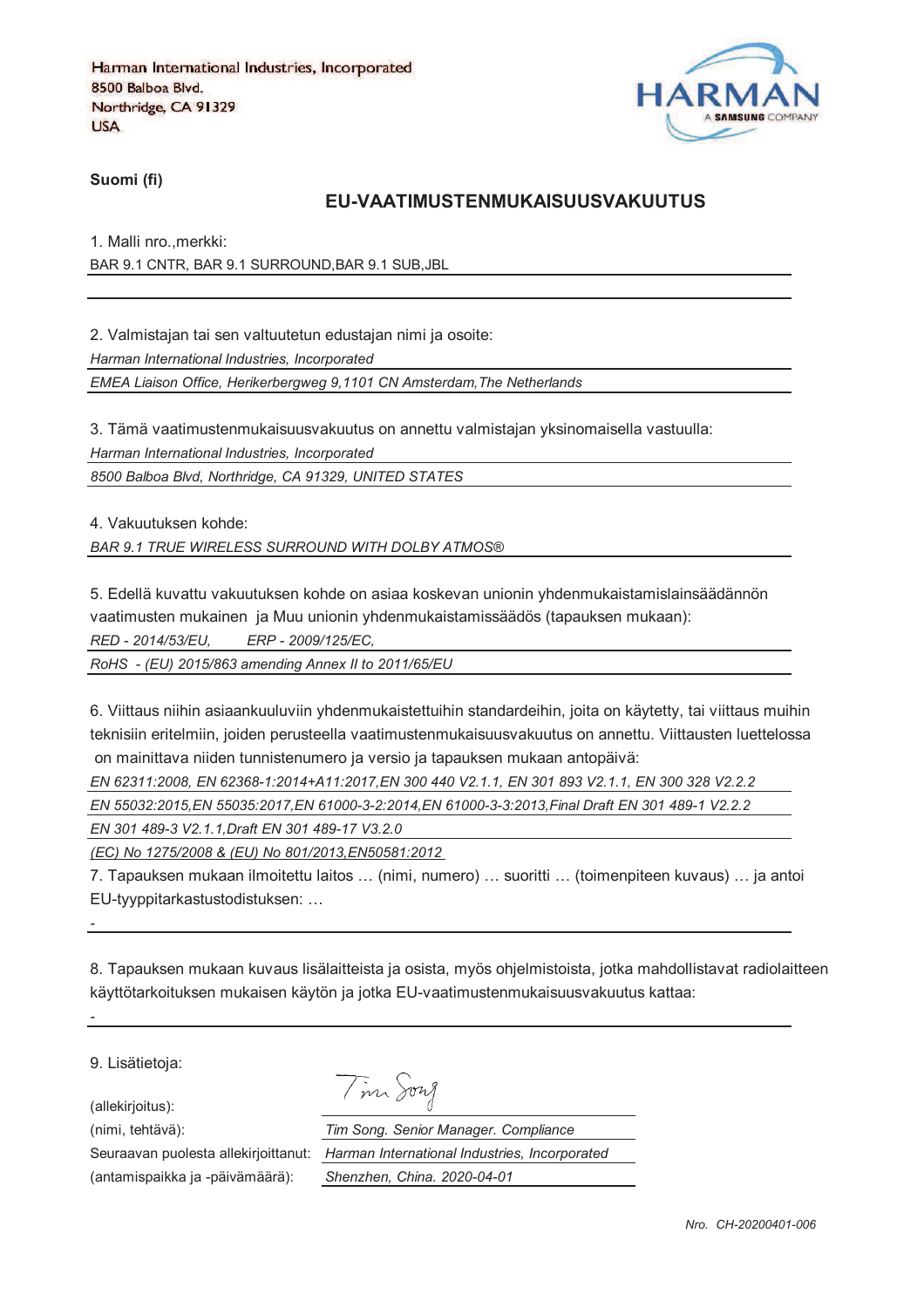

**magyar (hu)**

## **EU-MEGFELELRSÉGI NYILATKOZAT**

1.Modellazonosító,márka: BAR 9.1 CNTR, BAR 9.1 SURROUND,BAR 9.1 SUB,JBL

2. A gyártó vagy meghatalmazott képviselőjének neve és címe:

*Harman International Industries, Incorporated*

*EMEA Liaison Office, Herikerbergweg 9,1101 CN Amsterdam,The Netherlands*

3. Ezt a megfelelőségi nyilatkozatot a gyártó kizárólagos felelőssége mellett adják ki:

*Harman International Industries, Incorporated*

*8500 Balboa Blvd, Northridge, CA 91329, UNITED STATES*

4. A nyilatkozat tárgya:

*BAR 9.1 TRUE WIRELESS SURROUND WITH DOLBY ATMOS®*

5. A fent ismertetett nyilatkozat tárgya megfelel a vonatkozó uniós harmonizációs jogszabályoknak és adott esetben egyéb uniós harmonizációs jogszabály

*RED - 2014/53/EU, ERP - 2009/125/EC,*

*RoHS - (EU) 2015/863 amending Annex II to 2011/65/EU*

6.Az alkalmazott harmonizált szabványokra való hivatkozás vagy az azokra az egyéb műszaki előírásokra való hivatkozás, amelyekkel kapcsolatban megfelelőségi nyilatkozatot tetteké. A hivatkozásokat az azonosító számokkal együtt és a megfelelő verzió feltüntetésével kell megadni, adott esetben a kiállítás dátumával együtt: *EN 62311:2008, EN 62368-1:2014+A11:2017,EN 300 440 V2.1.1, EN 301 893 V2.1.1, EN 300 328 V2.2.2* 

*EN 55032:2015,EN 55035:2017,EN 61000-3-2:2014,EN 61000-3-3:2013,Final Draft EN 301 489-1 V2.2.2*

*EN 301 489-3 V2.1.1,Draft EN 301 489-17 V3.2.0*

*(EC) No 1275/2008 & (EU) No 801/2013,EN50581:2012* 

7.A(z) ... (nevi, számú)… bejelentett szervezet adott esetben elvégezte a(z) … (a beavatkozás ismertetése) ... és a következő EU-típusvizsgálati tanúsítványt adta ki:

8. Adott esetben a tartozékok és alkatrészek leírása, ideértve a rádióberendezés rendeltetésszeri használatát lehetővé tévő és az EU-megfelelőségi nyilatkozat hatályába tartozó szoftvereket is:

9. További információk:

(aláírás):

*-*

*-*

(név, beosztás): *Tim Song. Senior Manager. Compliance*

nevében megbízásából írták alá: (a kiállítás helye és dátuma):

| Tim Song. Senior Manager. Compliance          |  |
|-----------------------------------------------|--|
| Harman International Industries, Incorporated |  |
| Shenzhen, China. 2020-04-01                   |  |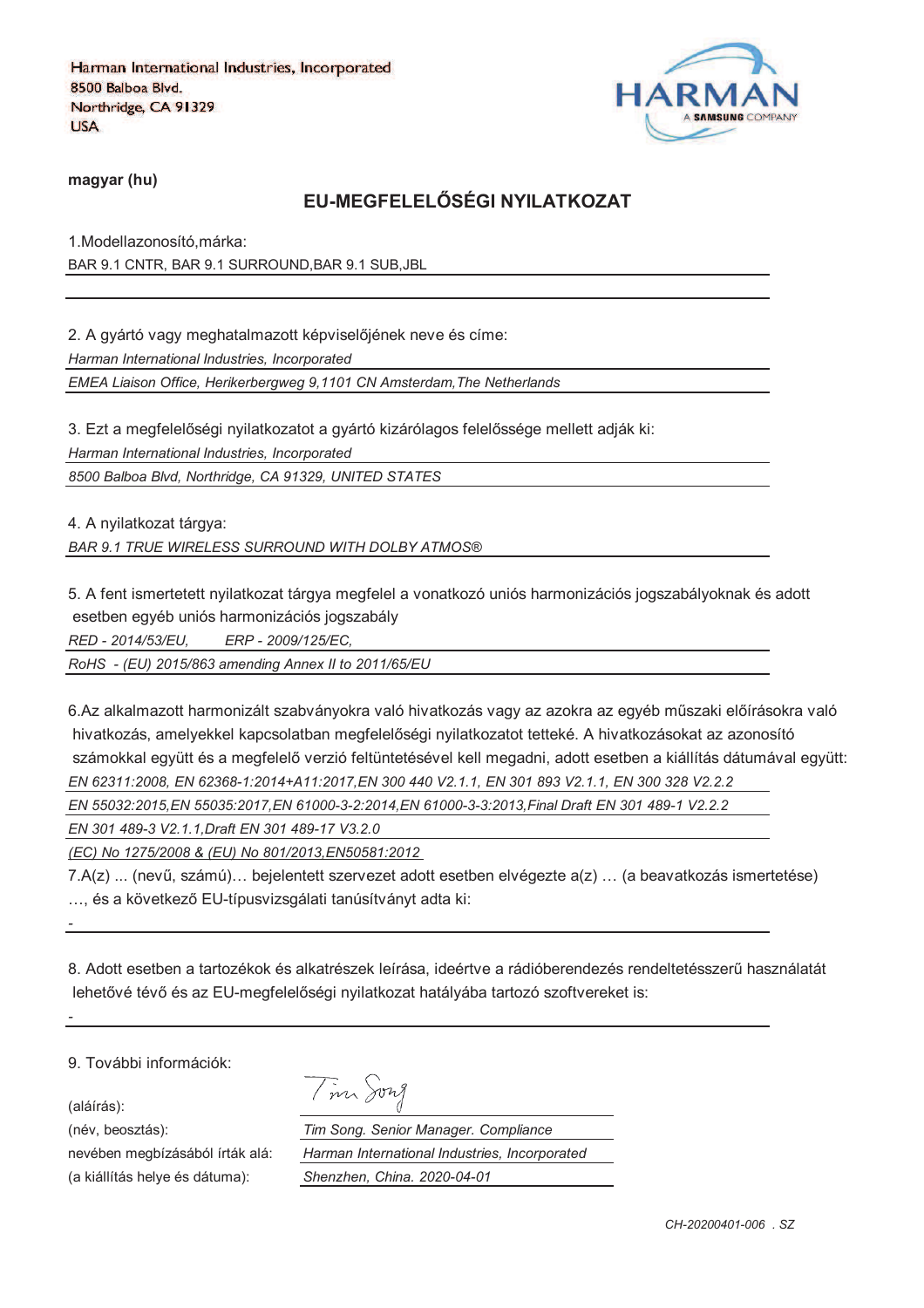

**polski (pl)**

## **DEKLARACJA ZGODNOTCI UE**

1. Nazwa modelu,Marka: BAR 9.1 CNTR, BAR 9.1 SURROUND,BAR 9.1 SUB,JBL

2. Nazwa i adres producenta lub jego upoważnionego przedstawiciela: *Harman International Industries, Incorporated EMEA Liaison Office, Herikerbergweg 9,1101 CN Amsterdam,The Netherlands*

3. Niniejszą deklarację zgodności wydaje się na wyłączną odpowiedzialność producenta: *Harman International Industries, Incorporated*

*8500 Balboa Blvd, Northridge, CA 91329, UNITED STATES*

4. Przedmiot deklaracji:

*BAR 9.1 TRUE WIRELESS SURROUND WITH DOLBY ATMOS®*

5. Wymieniony powyżej przedmiot niniejszej deklaracji jest zgodny z odnośnymi wymaganiami unijnego prawodawstwa harmonizacyjnego i innym unijnym prawodawstwem harmonizacyjnym, w stosownych przypadkach:

*RED - 2014/53/EU, ERP - 2009/125/EC, RoHS - (EU) 2015/863 amending Annex II to 2011/65/EU*

6. Odwołania do odnośnych norm zharmonizowanych, które zastosowano, lub do innych specyfikacji technicznych,w stosunku do których deklarowana jest zgodność. Odwołania musza być podane wraz z ich numerami identyfika cyjnymi i wersjami oraz w stosownych przypadkach z data wydania:

*EN 62311:2008, EN 62368-1:2014+A11:2017,EN 300 440 V2.1.1, EN 301 893 V2.1.1, EN 300 328 V2.2.2* 

*EN 55032:2015,EN 55035:2017,EN 61000-3-2:2014,EN 61000-3-3:2013,Final Draft EN 301 489-1 V2.2.2*

*EN 301 489-3 V2.1.1,Draft EN 301 489-17 V3.2.0*

*(EC) No 1275/2008 & (EU) No 801/2013,EN50581:2012* 

7. W stosownych przypadkach, jednostka notyfikowana … (nazwa, numer) … przeprowadziła … (opis interwencji) … i wydała certyfikat badania typu UE:

8.W stosownych przypadkach, opis elementów dodatkowych lub komponentów, w tym oprogramowania , które umoj liwiaja działanie urzadzenia radiowego zgodnie z przeznaczeniem i które sa objcte deklaracją zgodności UE:

9. Informacje dodatkowe:

(podpis):

*-*

*-*

Tim Song

(imię i nazwisko, stanowisko): *Tim Song. Senior Manager. Compliance* Podpisano w imieniu: *Harman International Industries, Incorporated* (miejsce i data wydania): *Shenzhen, China. 2020-04-01*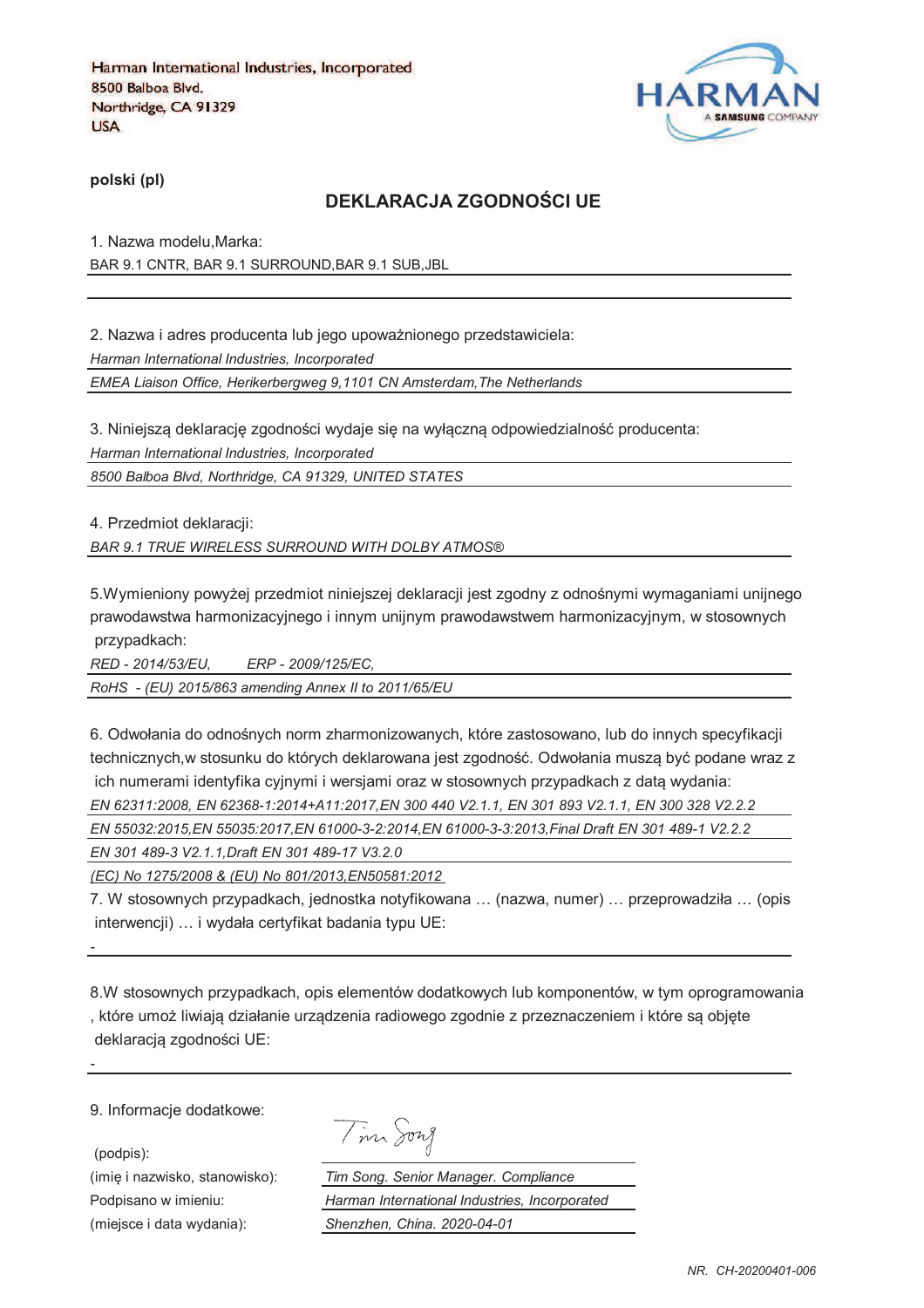

**sloven%ina (sk)**

## **EÚ VYHLÁSENIE O ZHODE**

1. Číslo modelu, brand: BAR 9.1 CNTR, BAR 9.1 SURROUND,BAR 9.1 SUB,JBL

2. Meno a adresa výrobcu alebo jeho splnomocneného zástupcu: *Harman International Industries, Incorporated EMEA Liaison Office, Herikerbergweg 9,1101 CN Amsterdam,The Netherlands*

3. Toto vyhlásenie o zhode sa vydáva na výhradnú zodpovednosť výrobcu.:

*Harman International Industries, Incorporated*

*8500 Balboa Blvd, Northridge, CA 91329, UNITED STATES*

4.Predmet vyhlásenia:

*BAR 9.1 TRUE WIRELESS SURROUND WITH DOLBY ATMOS®*

5. Uvedený predmet vyhlásenia je v zhode s príslušnými harmonizačnými právnymi predpismi Únie a Prípadne ďalšie harmonizačné právne predpisy Únie:

*RED - 2014/53/EU, ERP - 2009/125/EC,*

*RoHS - (EU) 2015/863 amending Annex II to 2011/65/EU*

6. Odkazy na príslušné použité harmonizované normy alebo odkazy na iné technické špecifikácie, v súvislosti s ktorými sa zhoda vyhlasuje. V rámci odkazov sa musí uviesť identifikačné číslo a verzia a prípadne dátum vydania:

*EN 62311:2008, EN 62368-1:2014+A11:2017,EN 300 440 V2.1.1, EN 301 893 V2.1.1, EN 300 328 V2.2.2 EN 55032:2015,EN 55035:2017,EN 61000-3-2:2014,EN 61000-3-3:2013,Final Draft EN 301 489-1 V2.2.2*

*EN 301 489-3 V2.1.1,Draft EN 301 489-17 V3.2.0*

*(EC) No 1275/2008 & (EU) No 801/2013,EN50581:2012* 

7. Prípadne: notifikovaný orgán ... (názov, číslo) ... vykonal ... (opis zásahu) ... a vydal certifikát EÚ skúšky typu:

8. V príslušných prípadoch opis príslušenstva a komponentov vrátane softvéru, ktoré umožňujú rádiovému zariadeniu fungovať v súlade so zamýšľaným účelom, a na ktoré sa vzťahuje EÚ vyhlásenie o zhode:

9. Doplňujúce informácie:

(podpis):

*-*

*-*

Tim Song

(meno, funkcia): *Tim Song. Senior Manager. Compliance* Podpísané za a v mene: *Harman International Industries, Incorporated* (miesto a dátum vydania): *Shenzhen, China. 2020-04-01*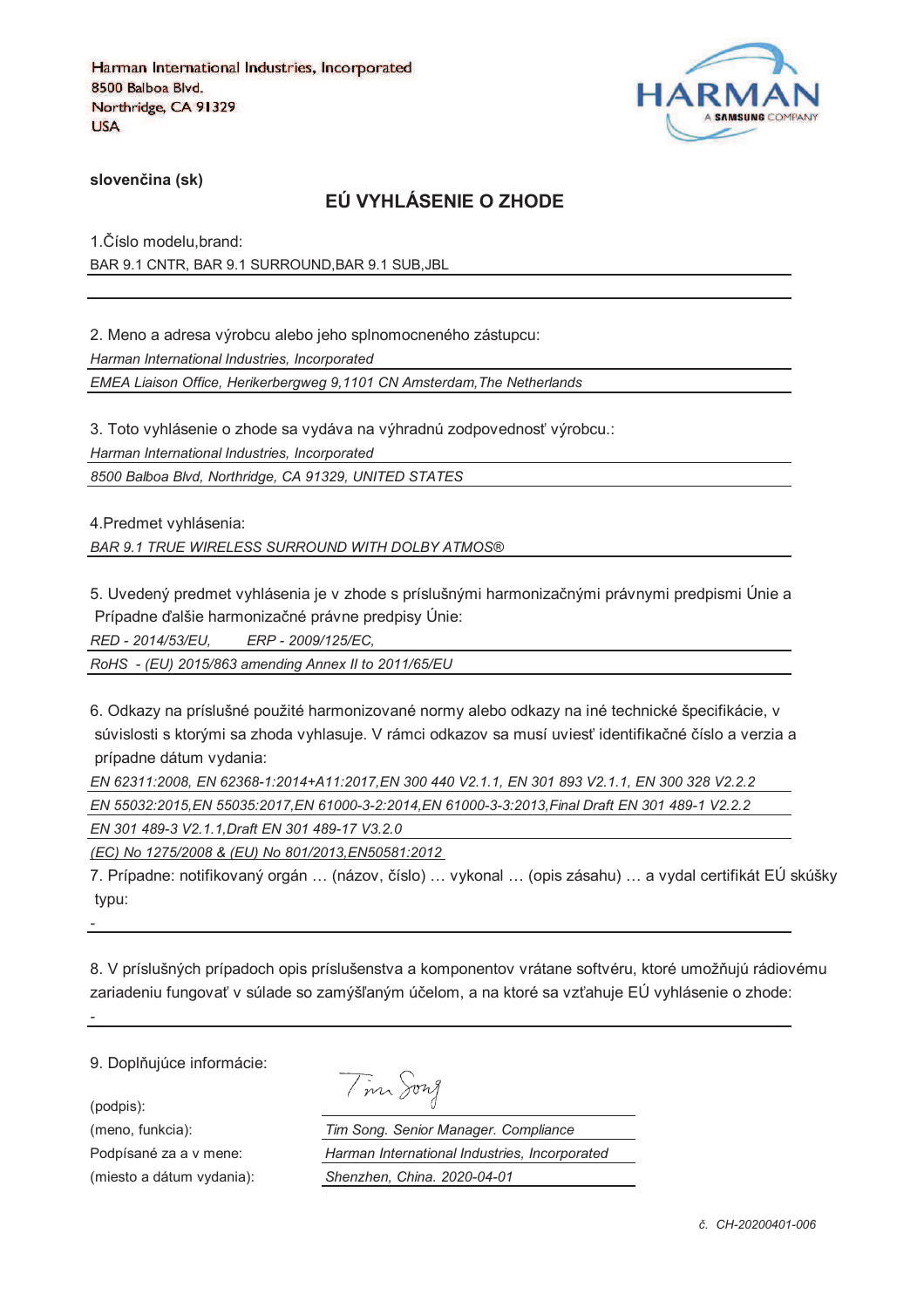

**svenska (sv)**

# **EU-FÖRSÄKRAN OM ÖVERENSSTÄMMELSE**

1. Modell nr.,varumärke**:** BAR 9.1 CNTR, BAR 9.1 SURROUND,BAR 9.1 SUB,JBL

2. Namn på och adress till tillverkaren eller dennes representant: *Harman International Industries, Incorporated EMEA Liaison Office, Herikerbergweg 9,1101 CN Amsterdam,The Netherlands*

3. Denna försäkran om överensstämmelse utfärdas på tillverkarens eget ansvar: *Harman International Industries, Incorporated 8500 Balboa Blvd, Northridge, CA 91329, UNITED STATES*

4. Föremål för försäkran:

*BAR 9.1 TRUE WIRELESS SURROUND WITH DOLBY ATMOS®*

5. Föremålet för försäkran ovan överensstämmer med den relevanta unionslagstiftningen om harmon -isering och Annan harmoniserad unionslagstiftning i förekommande fall

*RED - 2014/53/EU, ERP - 2009/125/EC,*

*RoHS - (EU) 2015/863 amending Annex II to 2011/65/EU*

6.Hänvisningar till de relevanta harmoniserade standarder som använts eller hänvisningar till andra tekniska specifikationer enligt vilka överensstämmelsen försäkras. Hänvisningar måste förtecknas tillsammans med identifieringsnummer och version och i förekommande fall datum för utfärdande:

*EN 62311:2008, EN 62368-1:2014+A11:2017,EN 300 440 V2.1.1, EN 301 893 V2.1.1, EN 300 328 V2.2.2* 

*EN 55032:2015,EN 55035:2017,EN 61000-3-2:2014,EN 61000-3-3:2013,Final Draft EN 301 489-1 V2.2.2*

*EN 301 489-3 V2.1.1,Draft EN 301 489-17 V3.2.0*

*(EC) No 1275/2008 & (EU) No 801/2013,EN50581:2012* 

7. I tillämpliga fall: det anmälda organet ... (namn, nummer) ... har utfört ... (beskrivning av åtgärd) ... och utfärdat EU- typprovningsintyg:

8. I förekommande fall en beskrivning av tillbehör och komponenter, inklusive programvara, som gör det möjligt för radioutrustningen att fungera som avsett och som täcks av en EU-försäkran om överensstämmelse:

9. Ytterligare information:

(namnteckning):

*-*

*-*

Tim Song

(namn, befattning): *Tim Song. Senior Manager. Compliance* Undertecknat för: *Harman International Industries, Incorporated* (ort och datum) *Shenzhen, China. 2020-04-01*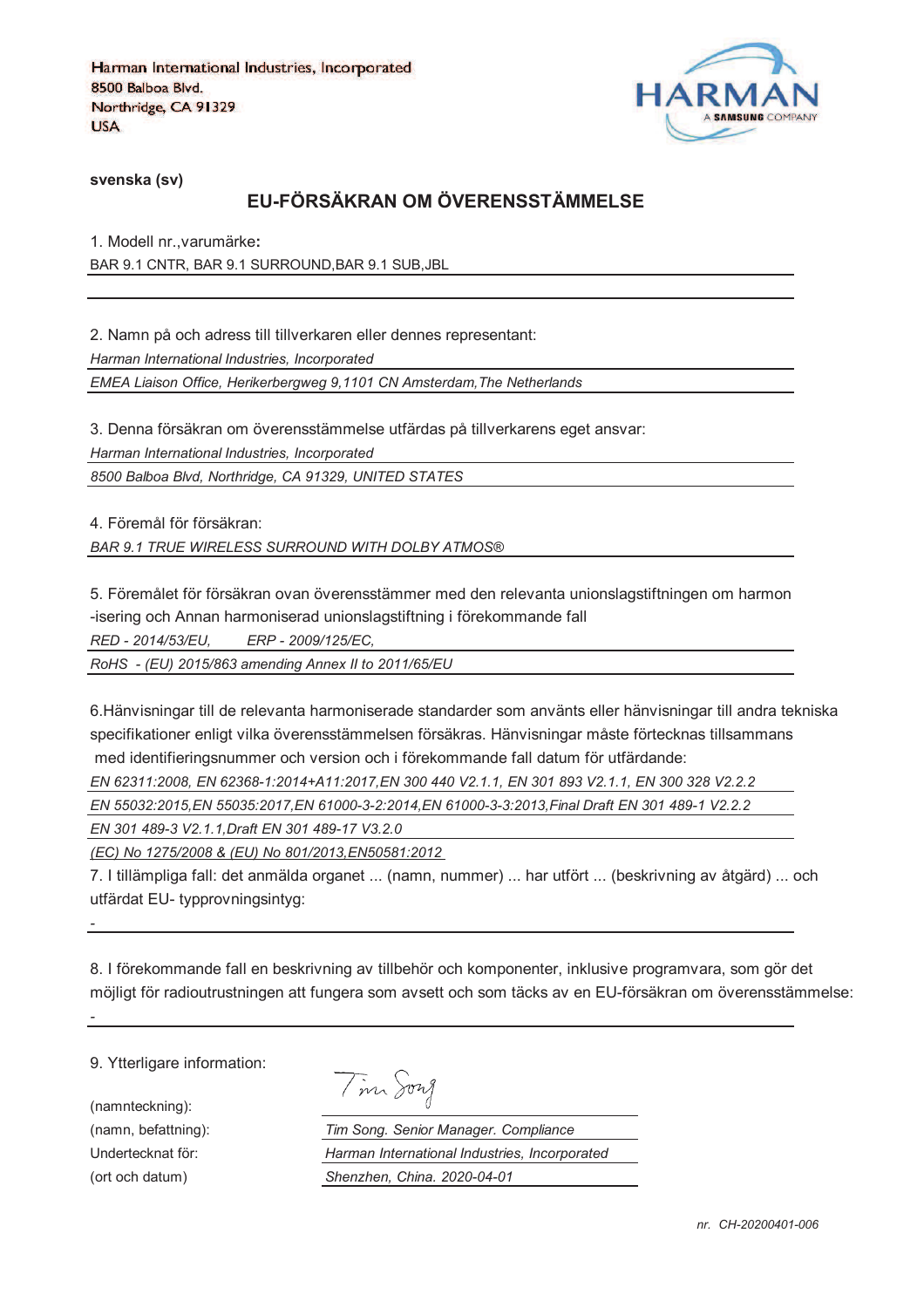

**Malti (mt)**

## **DIKJARAZZJONI TA' KONFORMITÀ TAL-UE**

1.Il-mudell Nru.,marka: BAR 9.1 CNTR, BAR 9.1 SURROUND,BAR 9.1 SUB,JBL

2. L-isem u l-indirizz tal-manifattur jew tar-rappreżentant awtorizzat tiegħu: *Harman International Industries, Incorporated*

*EMEA Liaison Office, Herikerbergweg 9,1101 CN Amsterdam,The Netherlands*

3. Din id-dikjarazzjoni tal-konformità tinħareg taħt ir-responsabbiltà unika tal-manifattur:

*Harman International Industries, Incorporated*

*8500 Balboa Blvd, Northridge, CA 91329, UNITED STATES*

4.L-ghan tad-dikjarazzjoni:

*BAR 9.1 TRUE WIRELESS SURROUND WITH DOLBY ATMOS®*

5. L-għan tad-dikiarazzioni deskritt hawn fug huwa konformi mal-leġiżlazzioni ta' armonizzazzioni rilevanti tal -Unjon u Leģiżlazzjoni dwar l-armonizzazzjoni oħra tal-Unjoni meta tkun applikabbli

*RED - 2014/53/EU, ERP - 2009/125/EC,*

*RoHS - (EU) 2015/863 amending Annex II to 2011/65/EU*

6. Ir-referenzi ghall-istandards armonizzati rilevanti li ntużaw, jew ir-referenzi ghall-ispecifikazzjonijiet teknici l-oħrajn li skonthom qed tiģi ddikjarata l-konformità: Ir-referenzi jridu jiġu elenkati bin-numru tal-identifikazzjoni u l-verzioni taghhom u, fein applikabbli, id-data tal-hrug:

*EN 62311:2008, EN 62368-1:2014+A11:2017,EN 300 440 V2.1.1, EN 301 893 V2.1.1, EN 300 328 V2.2.2* 

*EN 55032:2015,EN 55035:2017,EN 61000-3-2:2014,EN 61000-3-3:2013,Final Draft EN 301 489-1 V2.2.2*

*EN 301 489-3 V2.1.1,Draft EN 301 489-17 V3.2.0*

*(EC) No 1275/2008 & (EU) No 801/2013,EN50581:2012* 

7.Meta applikabbli, il-korp notifikat ... (I-isem, in-numru) ... wettaq... (deskrizzjoni tal-intervent) ... u ħareġ iċ-ċertifikat tal-eżami tat-tip tal-UE:

8. Fejn applikabbli, deskrizzjoni tal-accessorji u il-komponenti, inkluž is-softwer, li jippermettu t-tagħmir tar -radju jopera kif intiż u koperti mid-dikjarazzjoni tal-konformità tal-UE:

9. Informazzjoni addizzjonali:

(firma):

*-*

*-*

| $\cdot$ | $1177$ $\lambda$ |
|---------|------------------|
|         |                  |

(isem, funzjoni): *Tim Song. Senior Manager. Compliance* Iffirmat ghal u fisem: *Harman International Industries, Incorporated* (post u data tal-qrur): *Shenzhen, China. 2020-04-01*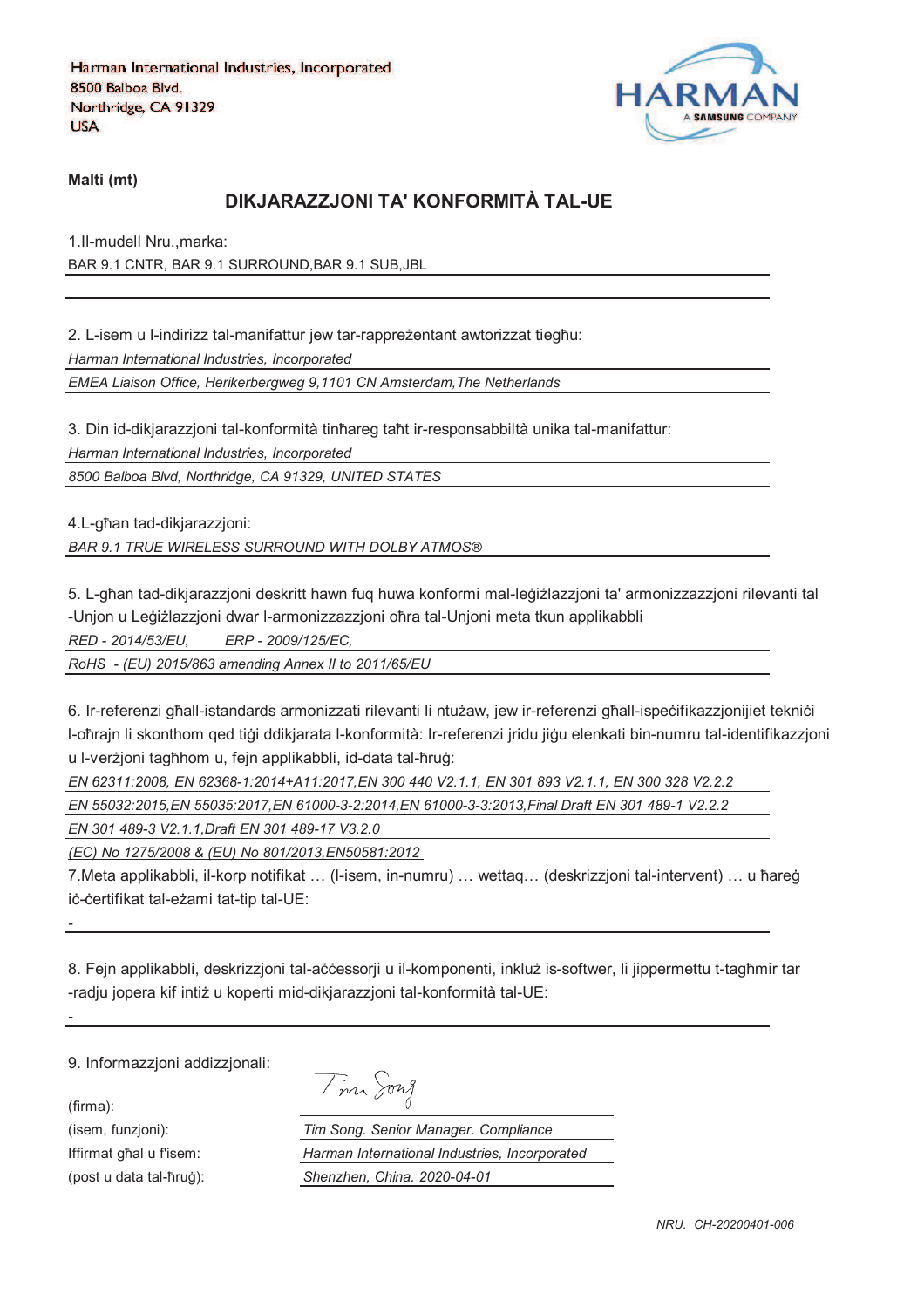

**português (pt)**

#### **DECLARAÇÃO UE DE CONFORMIDADE**

1. Modelo Nº.,marca: BAR 9.1 CNTR, BAR 9.1 SURROUND,BAR 9.1 SUB,JBL

2. Nome e endereço do fabricante ou do respetivo mandatário:

*Harman International Industries, Incorporated*

*EMEA Liaison Office, Herikerbergweg 9,1101 CN Amsterdam,The Netherlands*

3. A presente declaração de conformidade é emitida sob a exclusiva responsabilidade do fabricante: *Harman International Industries, Incorporated*

*8500 Balboa Blvd, Northridge, CA 91329, UNITED STATES*

4. Objeto da declaração:

*BAR 9.1 TRUE WIRELESS SURROUND WITH DOLBY ATMOS®*

5.O objeto da declaração acima mencionada está em conformidade com a legislação de harmonização da União aplicável, Outra legislação de harmonização da União, se aplicável:

*RED - 2014/53/EU, ERP - 2009/125/EC,*

*RoHS - (EU) 2015/863 amending Annex II to 2011/65/EU*

6. Referências às normas harmonizadas aplicáveis utilizadas ou às outras especificações técnicas em relação às quais a conformidade é declarada. As referências devem ser enumeradas com os respetivos números de identificação e versão e, se for caso disso, a data de emissão:

*EN 62311:2008, EN 62368-1:2014+A11:2017,EN 300 440 V2.1.1, EN 301 893 V2.1.1, EN 300 328 V2.2.2* 

*EN 55032:2015,EN 55035:2017,EN 61000-3-2:2014,EN 61000-3-3:2013,Final Draft EN 301 489-1 V2.2.2*

*EN 301 489-3 V2.1.1,Draft EN 301 489-17 V3.2.0*

*(EC) No 1275/2008 & (EU) No 801/2013,EN50581:2012* 

7. Se aplicável, o organismo notificado: (nome, número)... efetuou… (descrição da intervenção)… e emitiu o certificado de exame UE de tipo:

8. Se aplicável, descrição dos acessórios e/ou componentes, incluindo o software, que permitem que o equipamento de rádio funcione conforme o pretendido, abrangidos pela declaração UE de conformidade:

9. Informações complementares:

(assinatura)

*-*

*-*

|  | 1971 A |
|--|--------|
|--|--------|

(nome, cargo) : *Tim Song. Senior Manager. Compliance* Assinado por e em nome de: *Harman International Industries, Incorporated* (local e data de emissão) *Shenzhen, China. 2020-04-01*